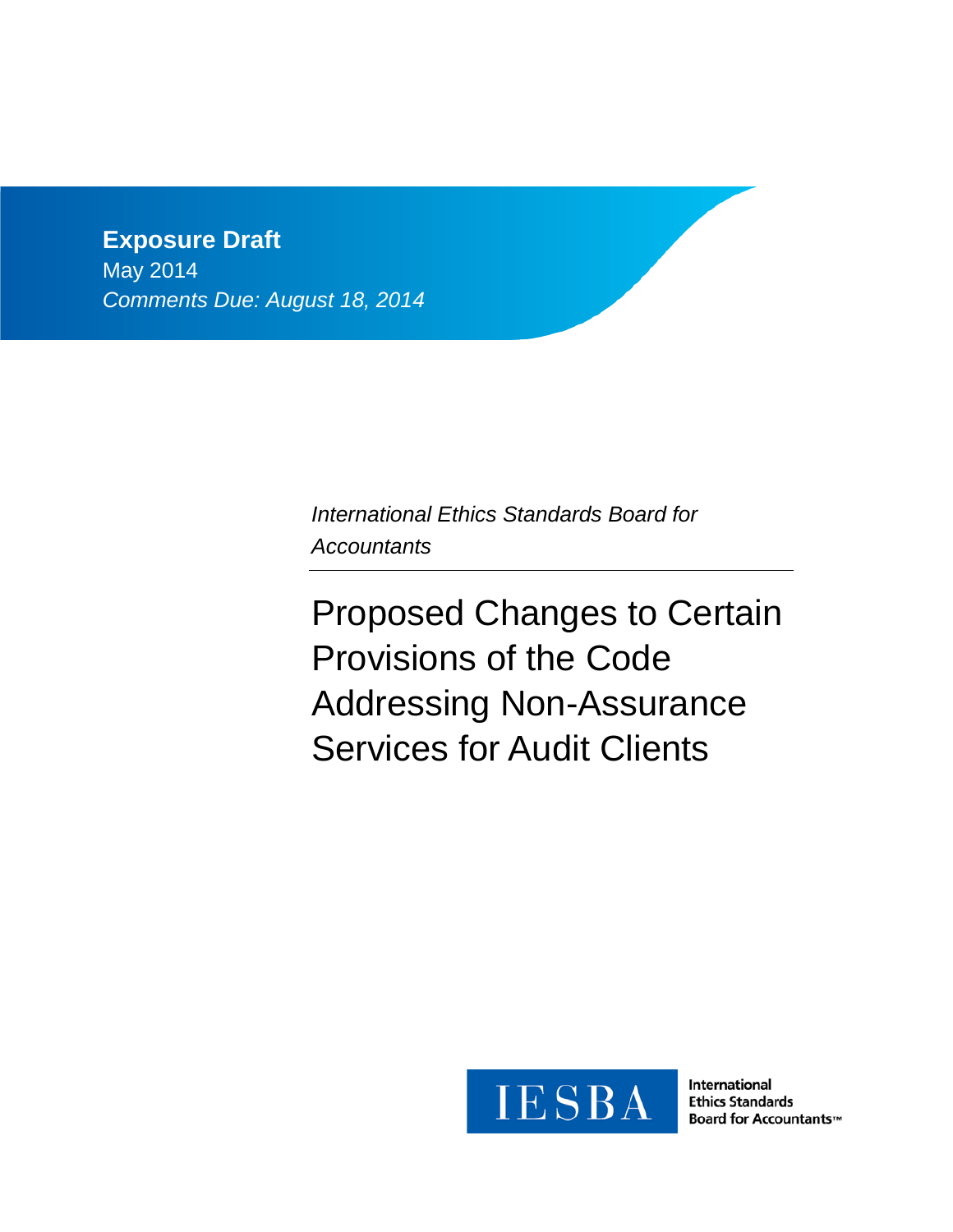

**International Ethics Standards Board for Accountants™** 

This Exposure Draft was developed and approved by the [International Ethics Standards Board for](http://www.ifac.org/ethics)  [Accountants](http://www.ifac.org/ethics) (IESBA).

The IESBA is an independent standard-setting board that develops and issues high-quality ethical standards and other pronouncements for professional accountants worldwide. Through its activities, the IESBA develops the *Code of Ethics for Professional Accountants*, which establishes ethical requirements for professional accountants.

The objective of the IESBA is to serve the public interest by setting high-quality ethical standards for professional accountants and by facilitating the convergence of international and national ethical standards, including auditor independence requirements, through the development of a robust, internationally appropriate code of ethics.

The structures and processes that support the operations of the IESBA are facilitated by the International Federation of Accountants (IFAC).

Copyright © May 2014 by the International Federation of Accountants (IFAC). For copyright, trademark, and permissions information, please see [page](#page-22-0) 23.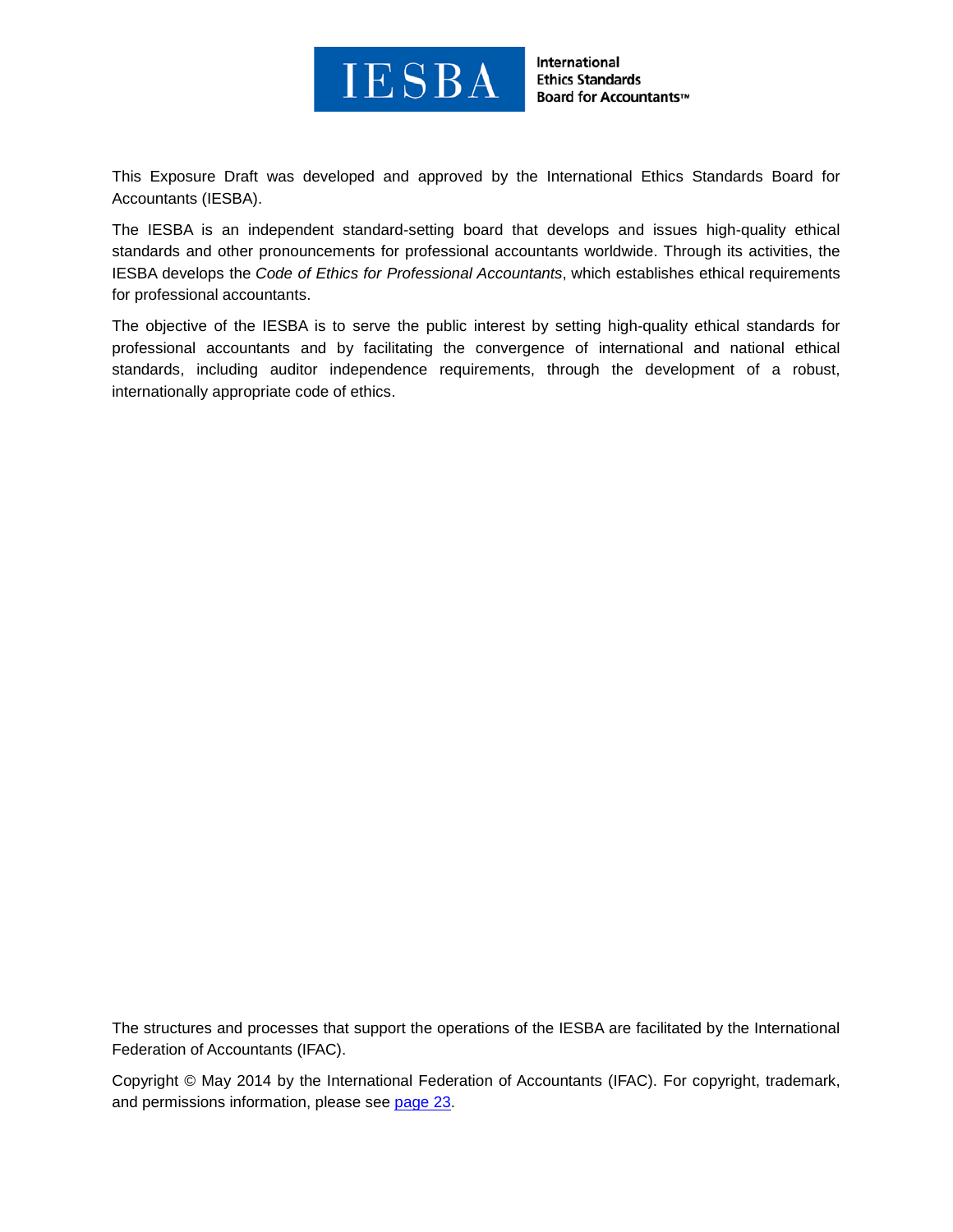# **REQUEST FOR COMMENTS**

This Exposure Draft, *Proposed Changes to Certain Provisions of the Code Addressing Non-Assurance Services for Audit Clients*, was developed and approved by the International Ethics Standards Board for Accountants (IESBA).

The proposals in this Exposure Draft may be modified in light of comments received before being issued in final form. **Comments are requested by August 18, 2014.**

Respondents are asked to submit their comments electronically through the IESBA website, using the ["Submit a Comment"](https://www.ifac.org/publications-resources/proposed-changes-certain-provisions-code-addressing-non-assurance-services-au) link. Please submit comments in both a PDF and Word file. Also, please note that first-time users must register to use this feature. All comments will be considered a matter of public record and will ultimately be posted on the website. Although IESBA prefers that comments are submitted via its website, comments can also be sent to Ken Siong, IESBA Technical Director at [kensiong@ethicsboard.org.](mailto:kensiong@ethicsboard.org)

This publication may be downloaded from the IESBA website: [www.ethicsboard.org.](http://www.ethicsboard.org/) The approved text is published in the English language.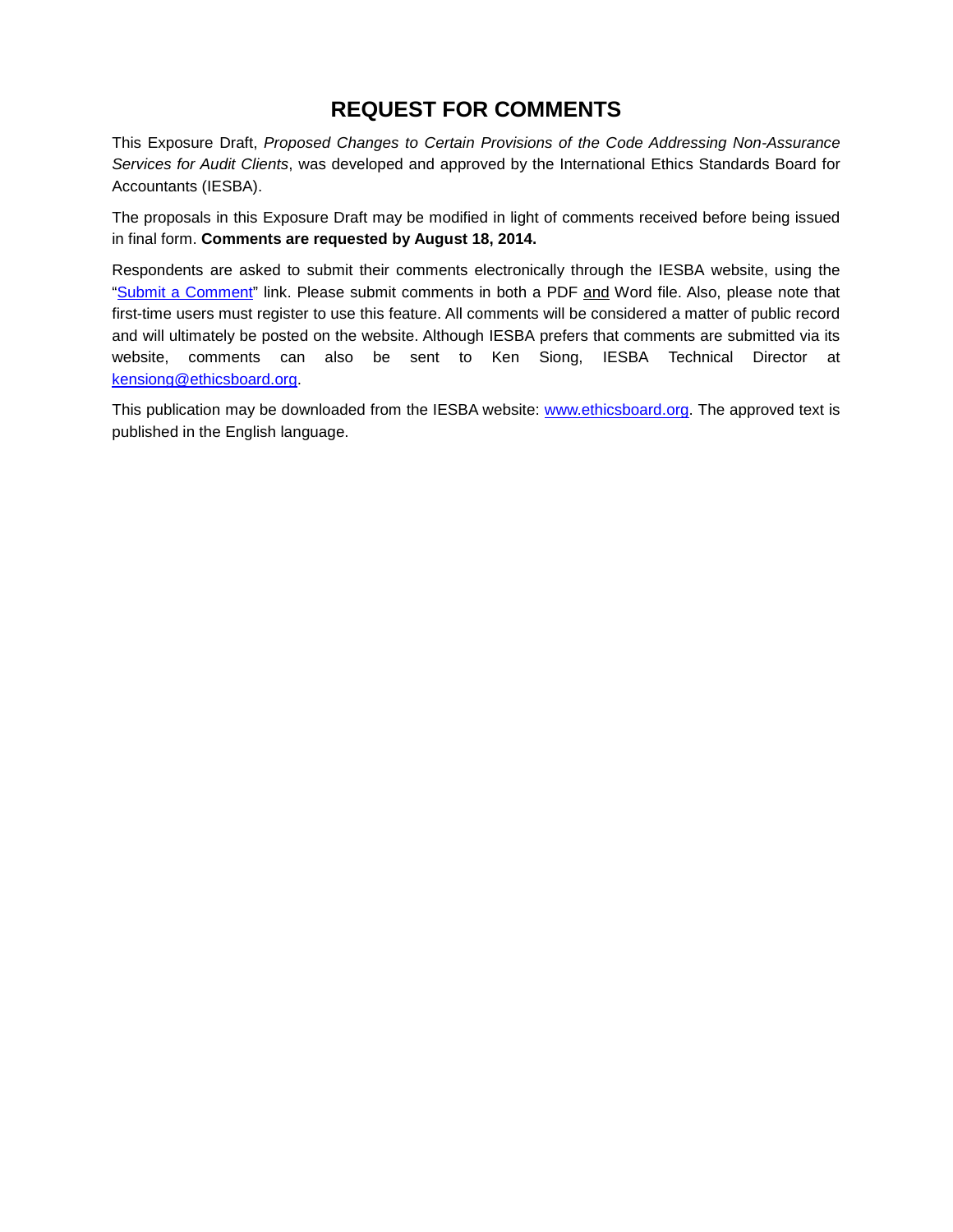# **EXPLANATORY MEMORANDUM**

# **Introduction**

This memorandum provides background for, and an explanation of, the proposed changes to the International Ethics Standards Board for Accountants (IESBA) *Code of Ethics for Professional Accountants* (the Code) intended to clarify and strengthen the non-assurance services provisions concerning:

- Management responsibilities;
- The phrase "routine or mechanical" as it pertains to the provision of accounting and bookkeeping services; and
- The "emergency exception" provisions related to bookkeeping and taxation services.

The IESBA approved these proposed changes for exposure in April 2014.

The IESBA welcomes all comments on the proposed changes. In addition to general comments, the IESBA welcomes comments on the specific questions that are contained at the end of this memorandum.

# **Background**

 $\overline{\phantom{a}}$ 

In the case of audit engagements, it is in the public interest and required by the Code that members of audit teams, firms and network firms remain independent in mind and appearance of audit clients. This allows the auditor to act with integrity, and exercise objectivity and professional skepticism. In addition to the audit, firms have traditionally provided a range of non-assurance services to their audit clients that are consistent with their skills and expertise. The performance of such services may create threats to independence of the firm or members of the audit team. Such threats include self-review, self-interest and advocacy threats. Paragraphs 290.156 to 290.219 of the subsection *Provision of Non-assurance Services to an Audit Client* of the Code establish requirements for, and provide guidance to, professional accountants in public practice who perform non-assurance services for audit clients.<sup>[1](#page-3-0)</sup>

In light of developments in the external environment, the IESBA added in May 2012 a new work stream to its work program to review the non-assurance services provisions in the Code to ensure that they continue to support a rigorous approach to independence for assurance services, particularly audits of financial statements. Prior to approving the project, the IESBA performed a benchmarking survey which sought to understand the extent to which G-20 countries and a select number of other jurisdictions are more restrictive in their national ethics requirements than the Code with respect to certain types of non-assurance services. The main results of the benchmarking exercise<sup>[2](#page-3-1)</sup> indicated that the jurisdictions surveyed are in line with the Code for most of the Code's provisions. While some specific provisions concerning non-assurance services in some of the jurisdictions did vary in their alignment with the Code, there was no evidence from the benchmarking exercise that the Code's provisions would be considered an "outlier." In light of this, the Board agreed that the Code's provisions concerning non-assurance services are still robust in protecting the public interest.

<span id="page-3-0"></span><sup>1</sup> Section 290, *Independence – Audit and Review Engagements*

<span id="page-3-1"></span> $2^2$  The analysis of the survey responses was presented at the June 2013 IESBA meeting: [http://www.ifac.org/sites/default/files/meetings/files/Agenda%20Item%205-A%20-%20Non%20Assurance%20Services%20-](http://www.ifac.org/sites/default/files/meetings/files/Agenda%20Item%205-A%20-%20Non%20Assurance%20Services%20-%20Issues%20Paper.pdf) [%20Issues%20Paper.pdf.](http://www.ifac.org/sites/default/files/meetings/files/Agenda%20Item%205-A%20-%20Non%20Assurance%20Services%20-%20Issues%20Paper.pdf)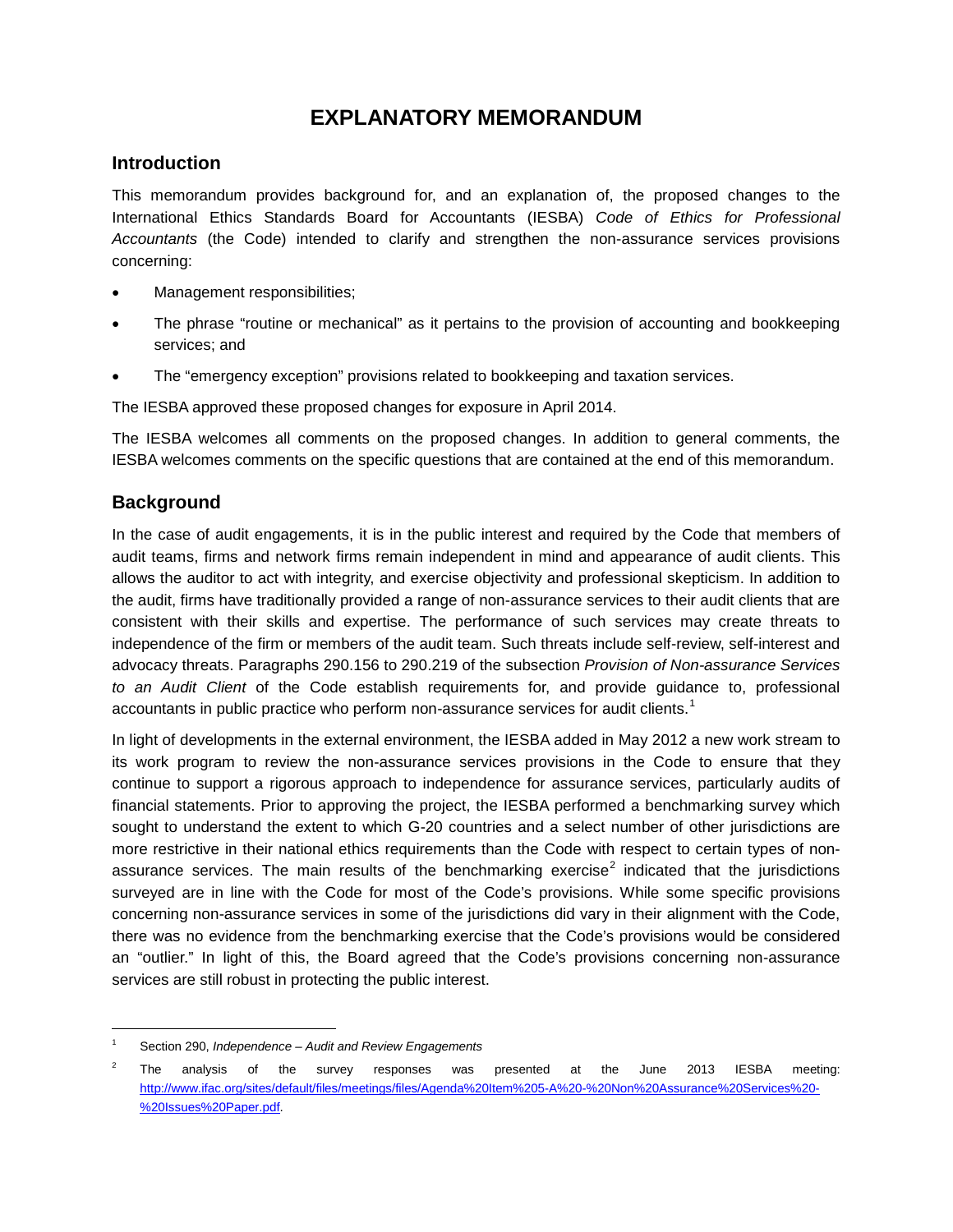The Board nevertheless did agree that varying views exist on what constitutes (a) a management responsibility, and (b) routine or mechanical bookkeeping services. Further, these two topics were included in the October 2011 recommendations of the IESBA Small- and Medium-Sized Entities (SME)/Small- and Medium-Sized Practices (SMP) Working Group in respect of which the IESBA was asked to consider providing enhanced guidance to professional accountants.<sup>[3](#page-4-0)</sup> In light of these, the IESBA determined that it would be in the public interest to enhance the clarity of the guidance on these topics in the Code to promote consistency of application of the relevant provisions of the Code.

From the benchmarking exercise, the IESBA also noted that a significant number of jurisdictions do not have emergency provisions for bookkeeping or taxation services. Additionally, in its May 2013 response to the IESBA's 2014-2016 strategic review survey, the International Organization of Securities Commissions (IOSCO) had recommended that the Board consider removing the exemption under the Code for providing accounting and bookkeeping services and preparation of tax calculations in emergency or other unusual situations. Given these inputs, the IESBA agreed to reconsider the need for emergency provisions in the Code regarding those services with the aim of maintaining the robustness of the standards within the Code.

The IESBA therefore approved in September 2013 a project with the following objectives:

- To examine the "emergency exception" provisions related to bookkeeping and taxation services for appropriateness within the Code;
- To clarify the non-assurance services provisions in the Code concerning management responsibilities; and
- To clarify the phrase "routine or mechanical" as it pertains to the provision of accounting and bookkeeping services.

# **Significant Matters**

#### **Emergency Exception**

 $\overline{\phantom{a}}$ 

The provisions in the Code concerning bookkeeping and taxation services currently include provisions that permit the auditor to perform certain services for audit clients that are public interest entities (PIEs) not normally permitted by the Code in the case of an emergency or other unusual situations when it is impractical for the audit client to make other arrangements and subject to specific safeguards being implemented (paragraphs 290.174 and 290.186).

The IESBA proposes to withdraw the emergency exception provisions related to bookkeeping and taxation services based on the following conclusions:

- A situation in which an emergency provision should be allowable should be so rare and extraordinary that it should not be addressed by the Code, nor should the determination to use the provision be made by the auditor and the client; and
- Removing the emergency provisions would strengthen the Code by removing the potential for misuse of the provisions due to subjective terms such as "emergency" and "unusual situations" included in the extant guidance.

<span id="page-4-0"></span> $3$  The October 2011 report of the IESBA SME/SMP Working Group can be accessed at: [http://www.ifac.org/sites/default/files/meetings/files/20111011-%20IESBA-Agenda%20Paper-3-A%20-](http://www.ifac.org/sites/default/files/meetings/files/20111011-%20IESBA-Agenda%20Paper-3-A%20-%20SME_SMP%20Report.pdf) [%20SME\\_SMP%20Report.pdf.](http://www.ifac.org/sites/default/files/meetings/files/20111011-%20IESBA-Agenda%20Paper-3-A%20-%20SME_SMP%20Report.pdf) The Working Group was established to identify and advise the IESBA on the unique and challenging issues professional accountants in SMEs and SMPs face when complying with the Code.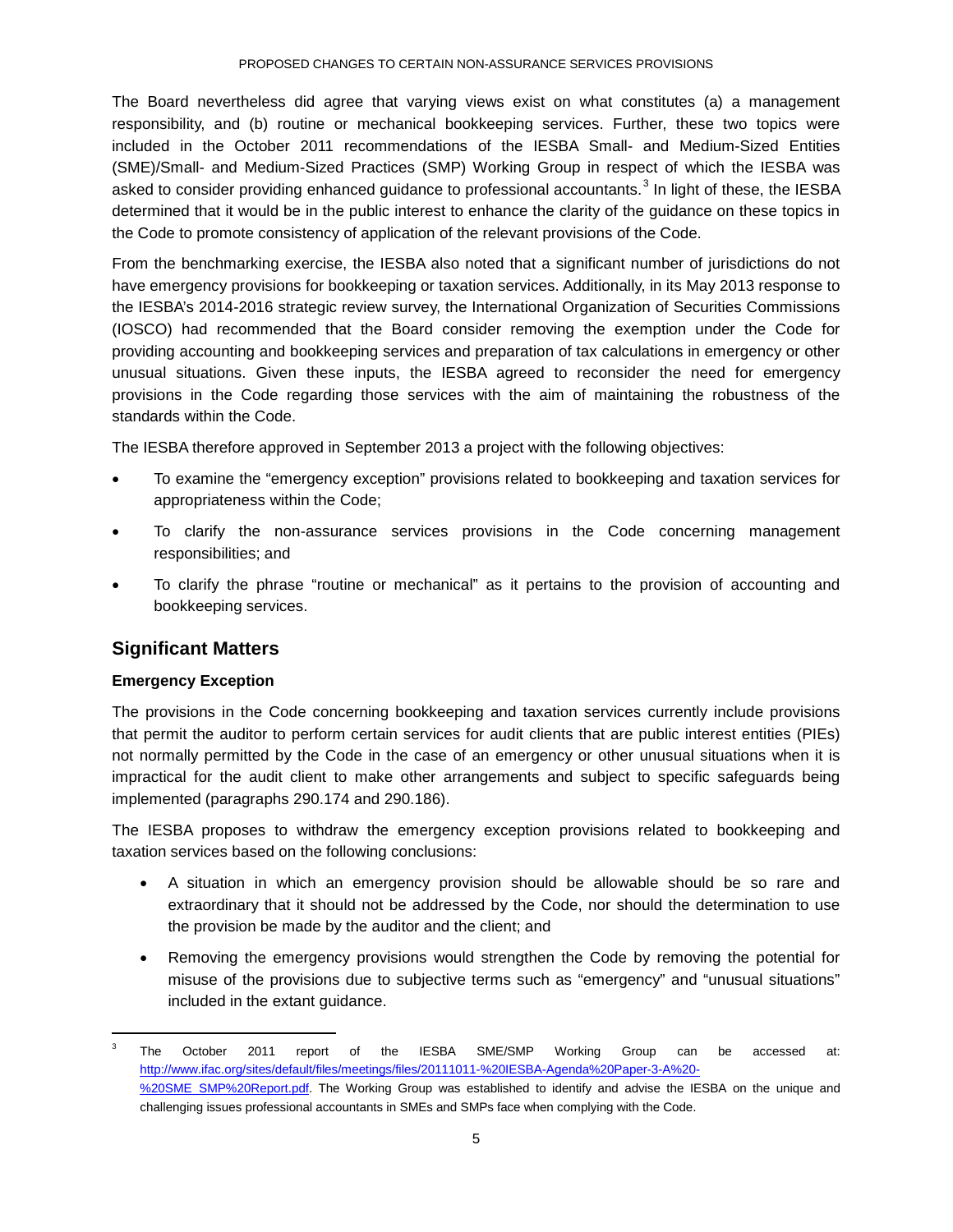Consistent with it being in the public interest to prohibit bookkeeping services and tax calculations for accounting purposes for PIE audit clients, the IESBA believes that it would also be in the public interest for there not to be an exception. The IESBA believes that should an exception be deemed to be necessary, paragraph 100.11 of the Code would permit consideration of the matter as it states that should a professional accountant encounter "unusual circumstances in which the application of a specific requirement of the Code would result in a disproportionate outcome or an outcome that may not be in the public interest, it is recommended that the professional accountant consult with a member body or the relevant regulator." A regulator may determine whether it would be in the public interest for an auditor to perform certain non-assurance services prohibited by the Code in an emergency or in other unusual situations.

## **Management Responsibilities**

One of the overarching themes concerning independence in the performance of non-assurance services is that the auditor shall not assume a management responsibility. The Code states that client management must make the significant judgments and decisions pertaining to a service and must accept responsibility for the service. This principle applies to all non-assurance services.

The proposed changes to the management responsibilities provisions provide further guidance and clarification as to what constitutes a management responsibility (paragraphs 290.162-163). These changes better ensure that the auditor does not assume a management responsibility. Specifically, the proposal states that "the firm shall be satisfied that client management makes all judgments and decisions that are the responsibility of management. This includes ensuring that the client's management:

- Designates an individual, preferably within senior management who possesses suitable skill, knowledge and experience to be responsible at all times for the client's decisions and to oversee the services. A suitable individual should understand the objectives, nature and results of the services and the respective client and firm responsibilities. However, the individual is not required to possess the expertise to perform or re-perform the services;
- Provides oversight of the services and evaluates the adequacy of the results of the services performed for the client's purpose; and
- Accepts responsibility for the actions to be taken arising from the results of the services." (Paragraph 290.165)

The IESBA believes these changes will help to enhance auditor independence and further clarify expectations from the client's management in relation to the performance of non-assurance services by an auditor.

The proposal contains other clarifications to the subsection "management responsibilities," including additional examples of management responsibilities and the restructuring of certain sentences and paragraphs. The IESBA also proposes the deletion of certain terms and phrases from the extant guidance. In particular, the IESBA proposes that the term "significant" be deleted from paragraph 290.162 as it believes that all decisions regarding acquisition, deployment and control of human, financial, physical, technological and intangible resources are the responsibility of management. The first two sentences of the extant paragraph 290.162 are also proposed to be deleted to streamline the guidance. In addition, the IESBA proposes to delete the term "generally" from paragraph 290.163 as it believes that the examples provided in the proposed guidance are definite examples of management responsibilities.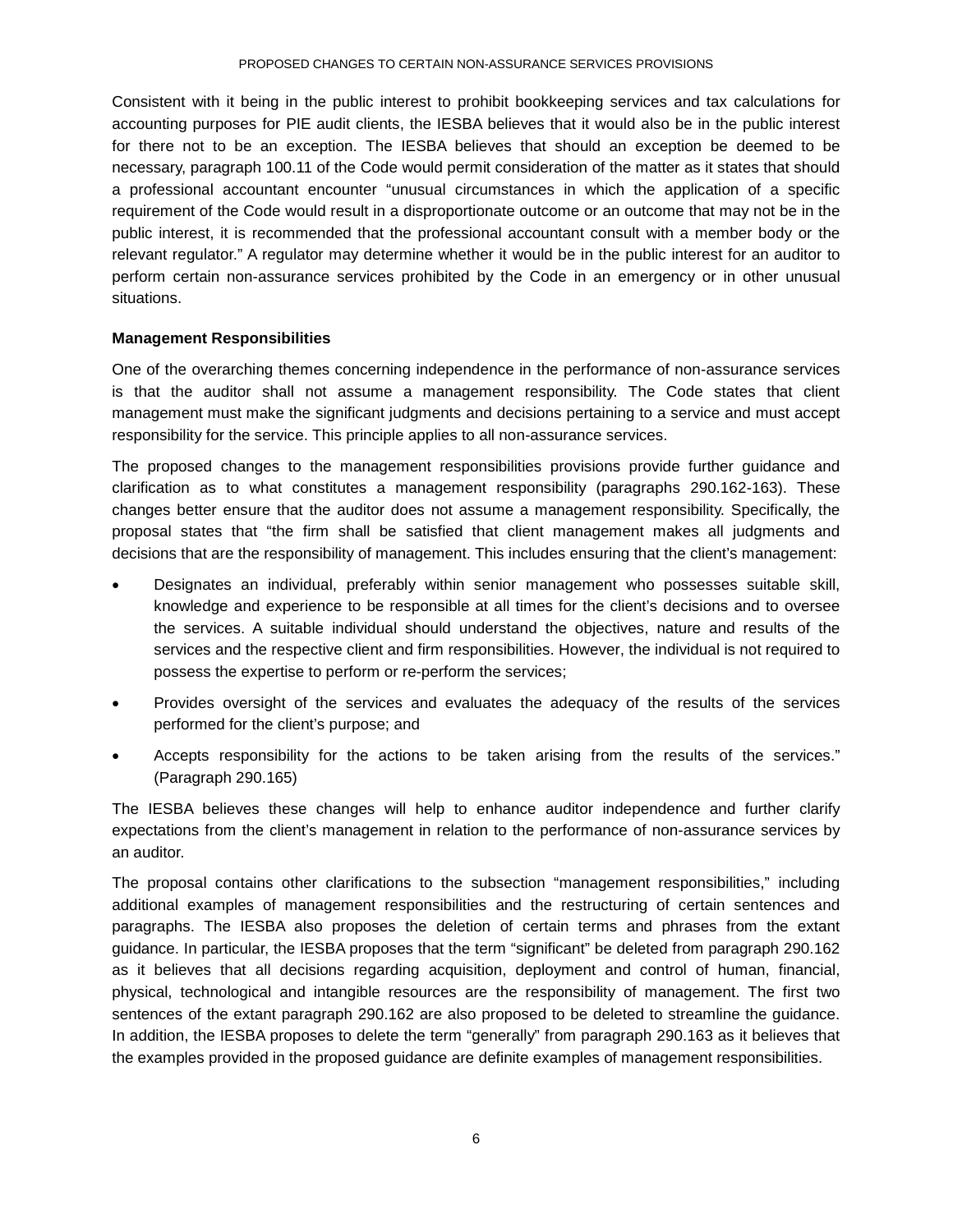### **Administrative Services**

The extant Code addresses the performance of activities that are routine and administrative by an audit firm for an audit client within the "management responsibilities" subsection of the Code. The IESBA believes that the Code would be clearer if the guidance addressing administrative services, which are an example of non-assurance services, were located in a separate subjection as opposed to being included in the guidance addressing management responsibilities. Within the relevant paragraph, the IESBA proposes clarifications regarding such routine and mechanical services (paragraph 290.166).

## **Preparing Accounting Records and Financial Statements**

The IESBA also proposes clarifications to the phrase "routine or mechanical" as used in the subsection "preparing accounting records and financial statements." These clarifications include additional descriptive language further clarifying the meaning of the phrase "routine or mechanical." The changes also include additional examples of activities that are considered to be "routine or mechanical" (paragraphs 290.167-171).

# **Section 291 of the Code**

The Board agreed to propose corresponding changes to Section 291<sup>[4](#page-6-0)</sup> of the Code based on the proposed changes pertaining to Section 290 of the Code.

# **Project Timetable**

Subject to comments received on the Exposure Draft, the IESBA intends to finalize the changes to the Code in the first half of 2015.

# **Guide for Respondents**

The IESBA welcomes comments on all matters addressed in the Exposure Draft. Comments are most helpful when they refer to specific paragraphs, include the reasons for the comments, and, where appropriate, make specific suggestions for any proposed changes to wording. When a respondent agrees with proposals in this Exposure Draft (especially those calling for change in current practice), it will be helpful for the IESBA to be made aware of this view.

#### **Request for Specific Comments**

The IESBA would welcome views on the following questions:

#### *Emergency Provisions*

 $\overline{\phantom{a}}$ 

1. Are there any situations that warrant retention of the emergency exceptions pertaining to bookkeeping and taxation services?

- 2. Does the change from "significant decisions" to "decisions" when referring to management responsibilities (paragraph 290.162) enhance the clarity of a management responsibility?
- 3. Are the examples of management responsibilities in paragraph 290.163 appropriate?

<span id="page-6-0"></span><sup>4</sup> Section 291, *Independence – Other Assurance Engagements*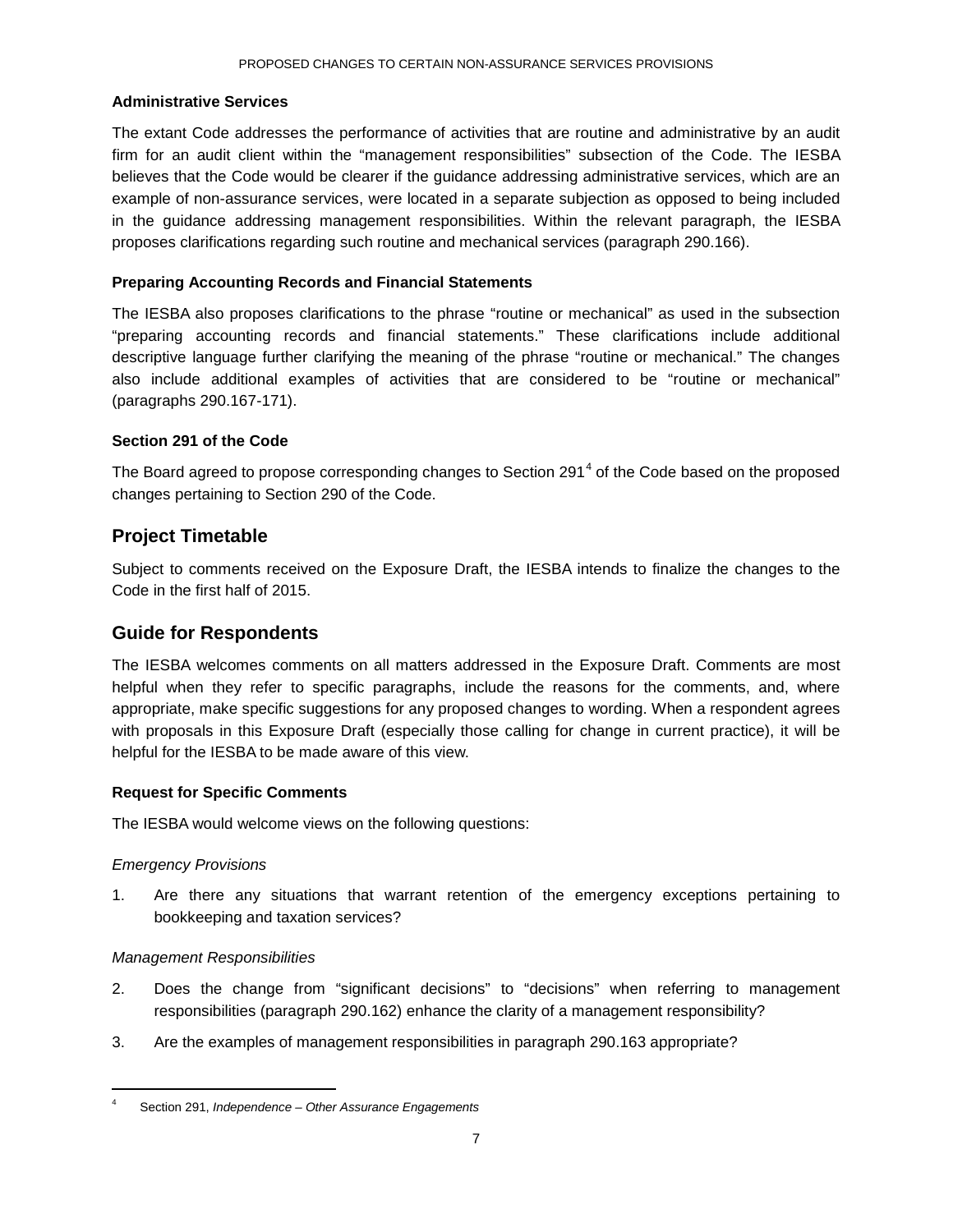- 4. Are there any challenges in understanding and applying the prerequisite set out in paragraph 290.165 for non-assurance services that should be considered?
- 5. Will the enhanced guidance assist engagement teams to better meet the requirement of not assuming a management responsibility?
- 6. Does the relocation of the guidance pertaining to administrative services into its own subsection provide greater clarity?

### *Routine or Mechanical*

- 7. Does the proposed guidance on "routine or mechanical" clarify the term, or is additional guidance needed?
- 8. Is the meaning and identification of source documents sufficiently clear, taking into account documents that may be generated by software?

#### *Section 291*

- 9. Do the changes proposed to Section 291, specifically the additional requirements to proposed paragraph 291.146, enhance the clarity of a management responsibility?
- 10. Are the examples of management responsibilities in paragraph 291.144 appropriate?
- 11. Does the relocation of the guidance pertaining to administrative services provide greater clarity?

## **Request for General Comments**

In addition to the request for specific comments above, the IESBA is also seeking comments on the matters set out below:

- (a) *SMPs*—The IESBA invites comments regarding the impact of the proposed changes for SMPs, especially the changes regarding management responsibilities.
- (b) *Preparers (including SMEs), and users (including regulators)*—The IESBA invites comments on the proposed changes from preparers (particularly with respect to the practical impacts of the proposed changes), and users.
- (c) *Developing Nations*—Recognizing that many developing nations have adopted or are in the process of adopting the Code, the IESBA invites respondents from these nations to comment on the proposed changes, in particular, on any foreseeable difficulties in applying them in a developing nation environment.
- (d) *Translations*—Recognizing that many respondents may intend to translate the final changes for adoption in their own environments, the IESBA welcomes comment on potential translation issues respondents may note in reviewing the proposed changes.
- (e) *Effective Date*—The IESBA proposes that the effective date for the changes will not be less than 12 months after issuance of the final changes. Earlier application would be permitted. The IESBA welcomes comment on whether this minimum period would be sufficient to support effective implementation of the changes.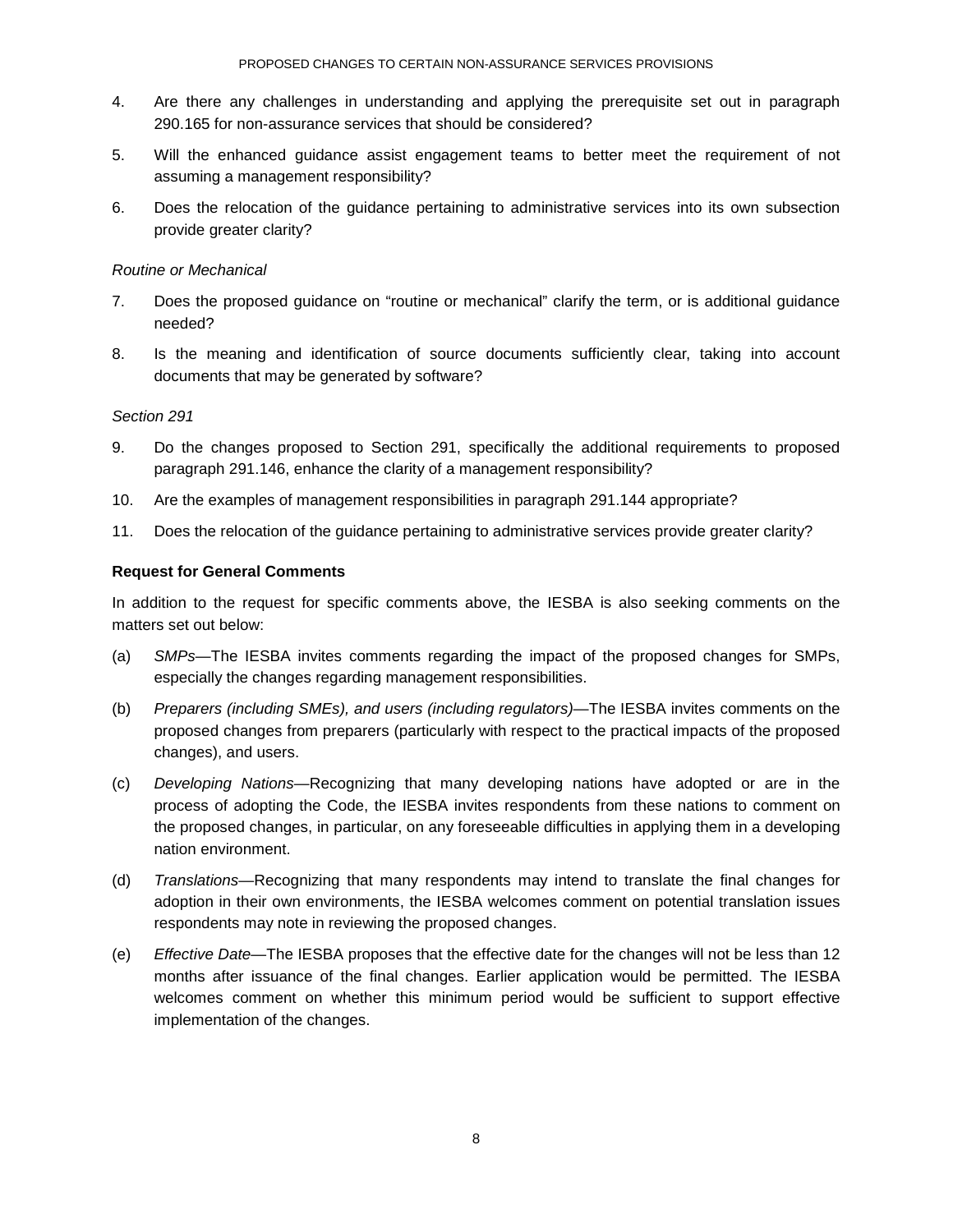# **PROPOSED CHANGES TO SECTION 290 (MARK-UP VERSION)**

- 290.162 Management of an entity performs many activities in managing the entity in the best interests of stakeholders of the entity. It is not possible to specify every activity that is a management responsibility. However, management responsibilities involve controlling, leading and directing an entity, including making significant decisions regarding the acquisition, deployment and control of human, financial, physical, technological and intangible resources.
- 290.163 Whether an activity is a management responsibility depends on the circumstances and requires the exercise of judgment. Examples of activities that would generally be considered a management responsibility include:
	- Setting policies and strategic direction.;
	- Hiring or terminating employees.;
	- Directing, supervising or and taking responsibility for the actions of employees in relation to the entity's employees' work for the entity.;
	- Authorizing transactions.;
	- Supervising activities for the purpose of management oversight.;
	- Control or management of bank accounts or investments.;
	- Deciding which recommendations of the firm or other third parties to implement. $\frac{1}{2}$
	- Reporting to those charged with governance on behalf of management.;
	- Taking responsibility for the preparation and fair presentation of the financial statements in accordance with the applicable financial reporting framework.; and
	- Taking responsibility for designing, implementing andor maintaining internal controls.
- 290.164 Activities that are routine and administrative, or involve matters that are insignificant, generally are deemed not to be a management responsibility. For example, executing an insignificant transaction that has been authorized by management or monitoring the dates for filing statutory returns and advising an audit client of those dates is deemed not to be a management responsibility. Further, providing advice and recommendations to assist management in discharging its responsibilities is not assuming a management responsibility.
- 290.1645 Alf a firm shall notwere to assume a management responsibility for an audit client.  $+$ The threats created would be so significant that no safeguards could reduce the threats to an acceptable level. For example, deciding which recommendations of the firm to implement will create self-review and self-interest threats. Further, assuming a management responsibility creates a familiarity threat because the firm becomes too closely aligned with the views and interests of management. Therefore, the firm shall not assume a management responsibility for an audit client. Subject to compliance with paragraph 290.165, providing advice and recommendations to assist management in discharging its responsibilities is not assuming a management responsibility.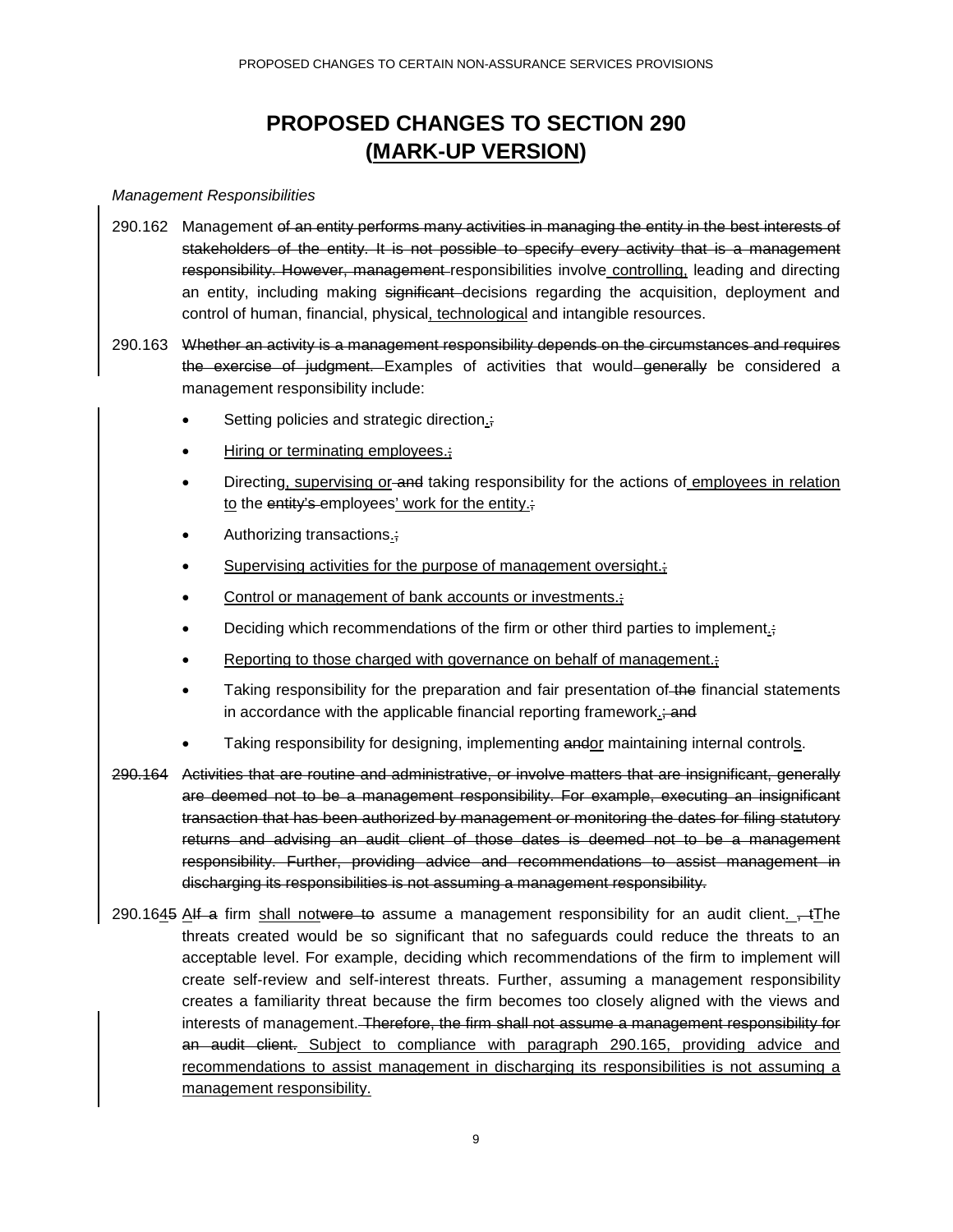- 290.1656 To avoid the risk of assuming a management responsibility wWhen providing non-assurance services to an audit client, the firm shall be satisfied that a member of client management is responsible for making the significant-makes all judgments and decisions that are the proper responsibility of management $_{.5}$ This includes ensuring that the client's management:
	- Designates an individual, preferably within senior management, who possesses suitable skill, knowledge and experience to be responsible at all times for the client's decisions and to oversee the services. A suitable individual should understand the objectives, nature and results of the services and the respective client and firm responsibilities. However, the individual is not required to possess the expertise to perform or re-perform the services;
	- Provides oversight of the services and evaluatesing the adequacy of the results of the services performed for the client's purpose; and;
	- **and Aacceptsing responsibility for the actions to be taken arising from the results of the** services. This reduces the risk of the firm inadvertently making any significant judgments or decisions on behalf of management. The risk is further reduced when the firm gives the client the opportunity to make judgments and decisions based on an objective and transparent analysis and presentation of the issues.

# *Administrative Services*

290.166 Administrative services involve assisting clients with their routine or mechanical tasks within the normal course of operations. Such services require little to no professional judgment and are clerical in nature. Examples of administrative services include preparing administrative or statutory forms for client approval, submitting such forms as instructed by the client, sending notices for client meetings, monitoring statutory filing dates, and advising an audit client of those dates. Providing such services does not generally create a threat to independence. However, the significance of any threat created shall be evaluated and safeguards applied when necessary to eliminate the threat or reduce it to an acceptable level.

# *Preparing Accounting Records and Financial Statements*

# *General Provisions*

- 290.167 Management is responsible for the preparation and fair presentation of the financial statements in accordance with the applicable financial reporting framework. These responsibilities include:
	- Determining accounting policies and the accounting treatment within those policies.Originating or changing journal entries, or determining the account classifications of transactions; and
	- Preparing or changing source documents or originating data, in electronic or other form, evidencing the occurrence of a transaction (for example, purchase orders, payroll time records, and customer orders).
	- Originating or changing journal entries, or determining or approving the account classifications of transactions.
- 290.168 Providing an audit client with accounting and bookkeeping services, such as preparing accounting records or financial statements, creates a self-review threat when the firm subsequently audits the financial statements.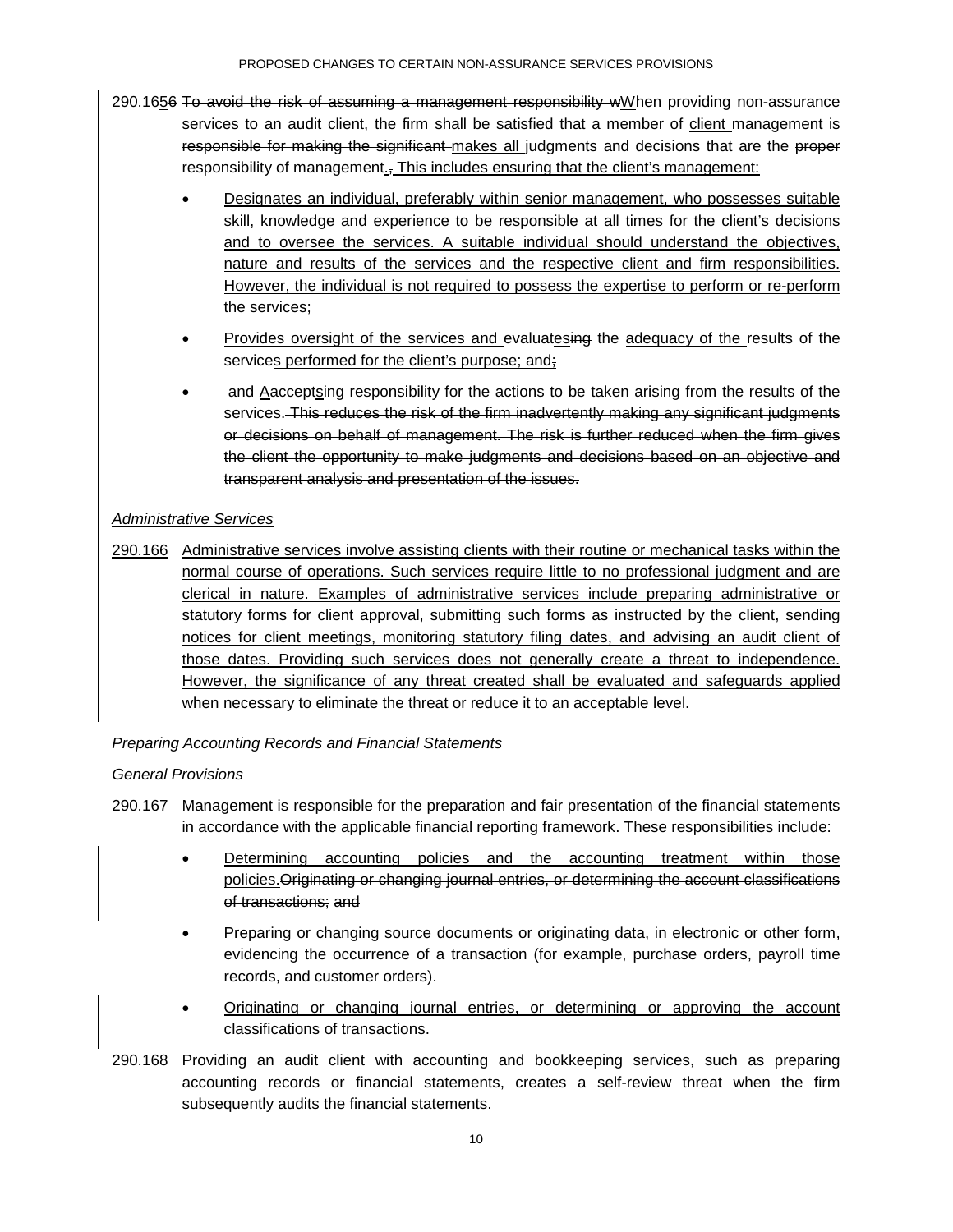- 290.169 The audit process, however, necessitates dialogue between the firm and management of the audit client, which may involve:
	- The application of accounting standards or policies and financial statement disclosure requirements;
	- The appropriateness of financial and accounting control and the methods used in determining the stated amounts of assets and liabilities; or
	- Proposing adjusting journal entries;

These activities are considered to be a normal part of the audit process and do not, generally, create threats to independence so long as the client is responsible for making decisions in the preparation of the accounting records and financial statements.

290.170 Similarly, the client may request technical assistance from the firm on matters such as resolving account reconciliation problems or analyzing and accumulating information for regulatory reporting. In addition, the client may request technical advice on accounting issues such as the conversion of existing financial statements from one financial reporting framework to another (for example, to comply with group accounting policies or to transition to a different financial reporting framework such as International Financial Reporting Standards). Such services do not, generally, create threats to independence provided the firm does not assume a management responsibility for the client.

Audit clients that are not public interest entities

- 290.171 The firm may provide services related to the preparation of accounting records and financial statements to an audit client that is not a public interest entity where the services are of a routine or mechanical nature, so long as any self-review threat created is reduced to an acceptable level. In addition, the firm shall be satisfied that the services would not result in assuming a management responsibility for the client and the requirements set forth in paragraph 290.165 are met. Services that are routine or mechanical in nature require little to no professional judgment from the professional accountant. Examples of such services include:
	- Providing payroll services based on client-originated data.;
	- Recording transactions of a routine nature such as a utility bill for which the client has determined or approved the appropriate account classification.;
	- Recording a transaction involving a significant degree of subjectivity, for example the valuation of an asset when the client has determined the amount to be recorded.Posting transactions coded by the client to the general ledger;
	- Calculating depreciation on fixed assets when the client provides the accounting policy and estimates of useful life and residual values.;
	- Posting client-approved entries to the trial balance<sub>-5</sub> and
	- Preparing financial statements based on information in the client-approved trial balance.

In all cases, the significance of any threat created shall be evaluated and safeguards applied when necessary to eliminate the threat or reduce it to an acceptable level. Examples of such safeguards include: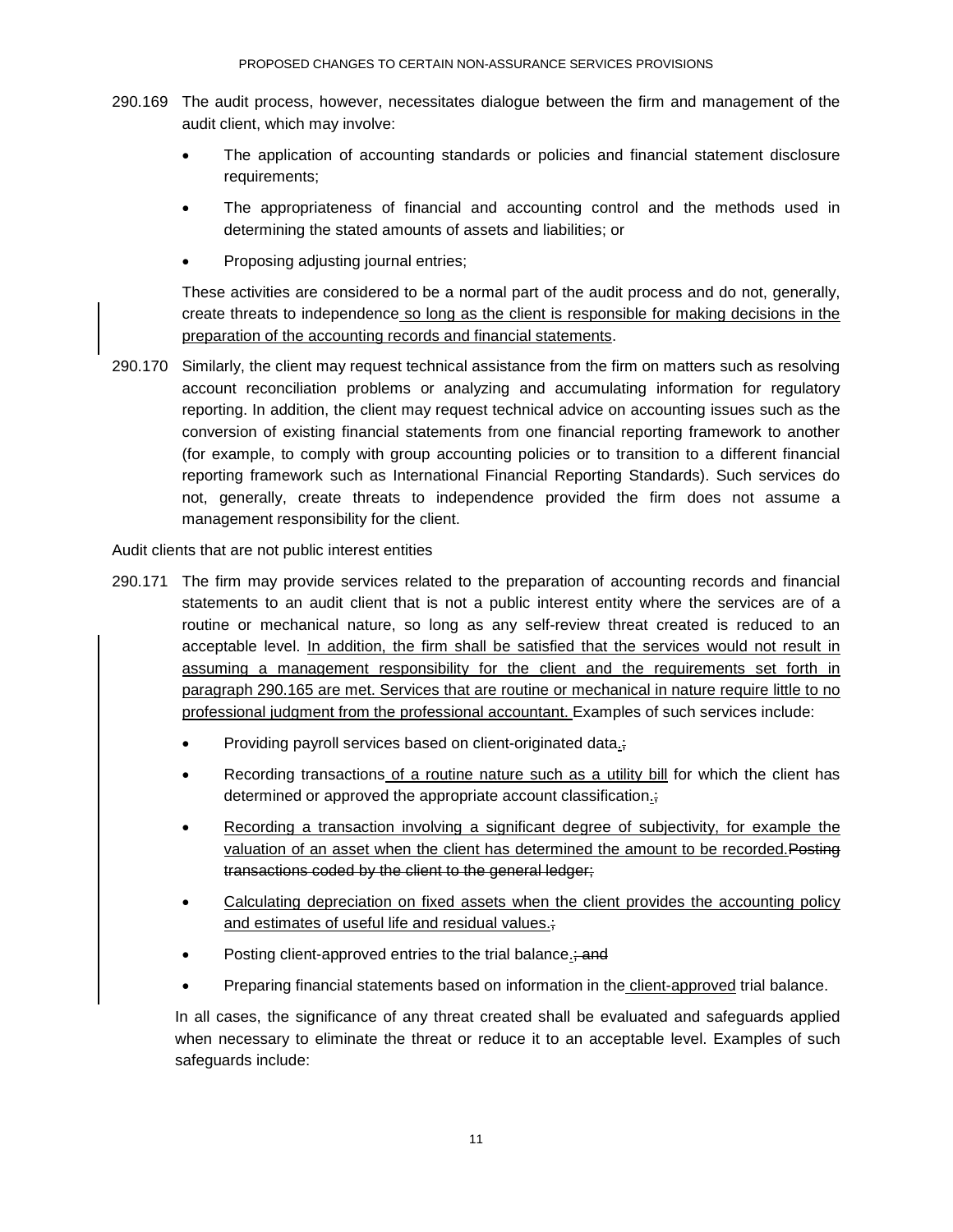- Arranging for such services to be performed by an individual who is not a member of the audit team; or
- If such services are performed by a member of the audit team, using a partner or senior staff member with appropriate expertise who is not a member of the audit team to review the work performed.

Audit clients that are public interest entities

- 290.172 Except in emergency situations,  $aA$  firm shall not provide to an audit client that is a public interest entity accounting and bookkeeping services, including payroll services, or prepare financial statements on which the firm will express an opinion or financial information which forms the basis of the financial statements.
- 290.173 Despite paragraph 290.172, a firm may provide accounting and bookkeeping services, including payroll services and the preparation of financial statements or other financial information, of a routine or mechanical nature for divisions or related entities of an audit client that is a public interest entity if the personnel providing the services are not members of the audit team and:
	- (a) The divisions or related entities for which the service is provided are collectively immaterial to the financial statements on which the firm will express an opinion; or
	- (b) The services relate to matters that are collectively immaterial to the financial statements of the division or related entity.

#### Emergency Situations

- 290.174 Accounting and bookkeeping services, which would otherwise not be permitted under this section, may be provided to audit clients in emergency or other unusual situations, when it is impractical for the audit client to make other arrangements. This may be the case when (a) only the firm has the resources and necessary knowledge of the client's systems and procedures to assist the client in the timely preparation of its accounting records and financial statements, and (b) a restriction on the firm's ability to provide the services would result in significant difficulties for the client (for example, as might result from a failure to meet regulatory reporting requirements). In such situations, the following conditions shall be met:
	- (a) Those who provide the services are not members of the audit team;
	- (b) The services are provided for only a short period of time and are not expected to recur; and
	- (c) The situation is discussed with those charged with governance.

#### *Taxation Services*

Audit clients that are public interest entities

- 290.185 Except in emergency situations, iln the case of an audit client that is a public interest entity, a firm shall not prepare tax calculations of current and deferred tax liabilities (or assets) for the purpose of preparing accounting entries that are material to the financial statements on which the firm will express an opinion.
- 290.186 The preparation of calculations of current and deferred tax liabilities (or assets) for an audit client for the purpose of the preparation of accounting entries, which would otherwise not be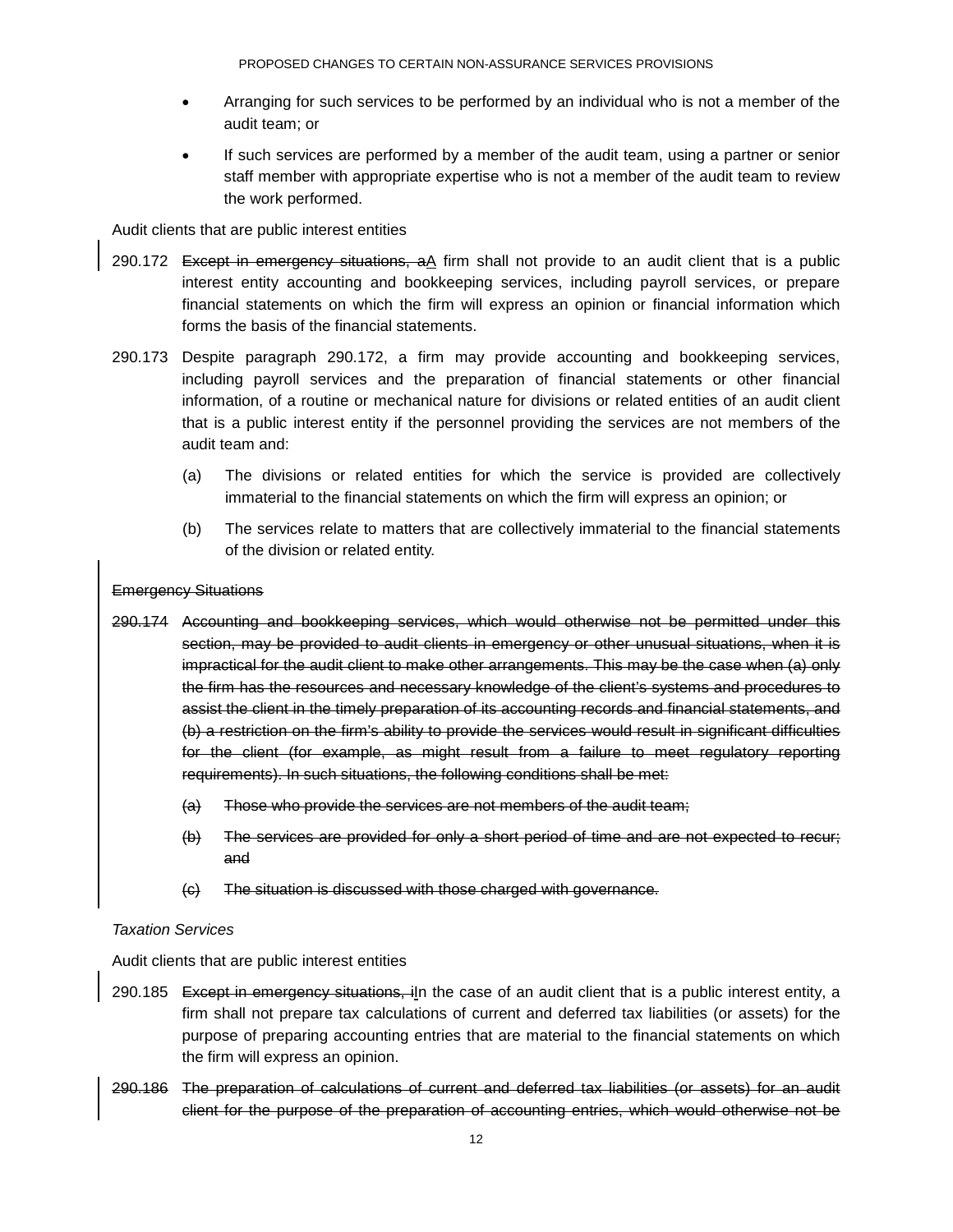#### PROPOSED CHANGES TO CERTAIN NON-ASSURANCE SERVICES PROVISIONS

permitted under this section, may be provided to audit clients in emergency or other unusual situations when it is impractical for the audit client to make other arrangements. This may be the case when (a) only the firm has the resources and necessary knowledge of the client's business to assist the client in the timely preparation of its calculations of current and deferred tax liabilities (or assets), and (b) a restriction on the firm's ability to provide the services would result in significant difficulties for the client (for example, as might result from a failure to meet regulatory reporting requirements). In such situations, the following conditions shall be met:

- (a) Those who provide the services are not members of the audit team;
- (b) The services are provided for only a short period of time and are not expected to recur; and
- (c) The situation is discussed with those charged with governance.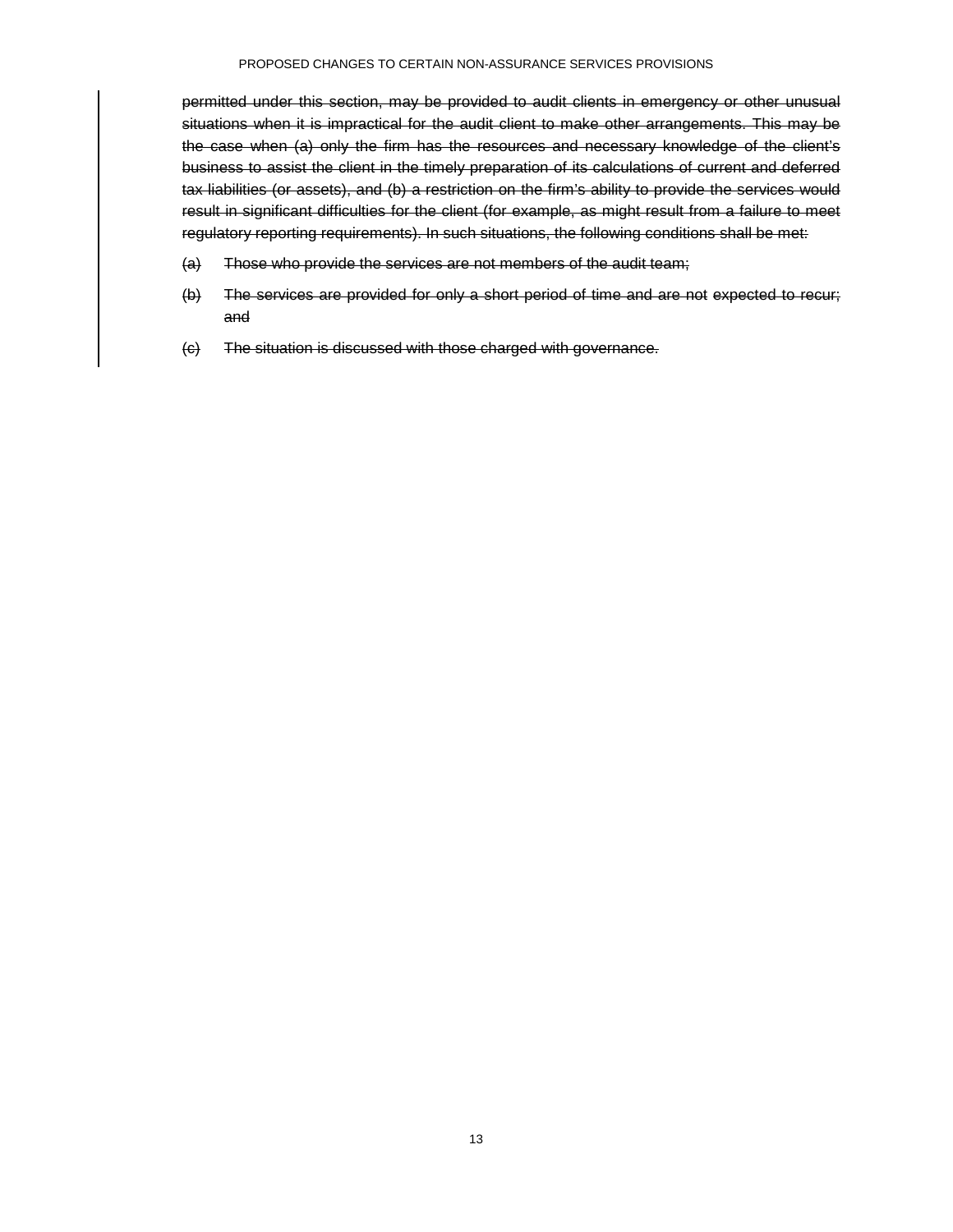# **PROPOSED CHANGES TO SECTION 291 (MARK-UP VERSION)**

#### **Provision of Non-assurance Services to an Assurance Client**

- 291.140 Firms have traditionally provided to their assurance clients a range of non-assurance services that are consistent with their skills and expertise. Providing non-assurance services may, however, create threats to the independence of the firm or members of the assurance team. The threats created are most often self-review, self-interest and advocacy threats.
- 291.141 When specific guidance on a particular non-assurance service is not included in this section, the conceptual framework shall be applied when evaluating the particular circumstances.
- 291.142 Before the firm accepts an engagement to provide a non-assurance service to an assurance client, a determination shall be made as to whether providing such a service would create a threat to independence. In evaluating the significance of any threat created by a particular nonassurance service, consideration shall be given to any threat that the assurance team has reason to believe is created by providing other related non-assurance services. If a threat is created that cannot be reduced to an acceptable level by the application of safeguards the nonassurance service shall not be provided.

- 291.143 Management of an entity performs many activities in managing the entity in the best interests of stakeholders of the entity. It is not possible to specify every activity that is a management responsibility. However, management responsibilities involve controlling, leading and directing an entity, including making significant decisions regarding the acquisition, deployment and control of human, financial, physical, technological and intangible resources.
- 291.144 Whether an activity is a management responsibility depends on the circumstances and requires the exercise of judgment. Examples of activities that would generally be considered a management responsibility include:
	- Setting policies and strategic direction.;
	- Hiring or terminating employees.
	- Directing, supervising orand taking responsibility for the actions of employees in relation to the entity's employees' work for the entity.;
	- Authorizing transactions.;
	- Supervising activities for the purpose of management oversight.
	- Control or management of bank accounts or investments.
	- Deciding which recommendations of the firm or other third parties to implement.; and
	- Reporting to those charged with governance on behalf of management.
	- Taking responsibility for designing, implementing orand maintaining internal controls.
- 291.145 Activities that are routine and administrative, or involve matters that are insignificant, generally are deemed not to be a management responsibility. For example, executing an insignificant transaction that has been authorized by management or monitoring the dates for filing statutory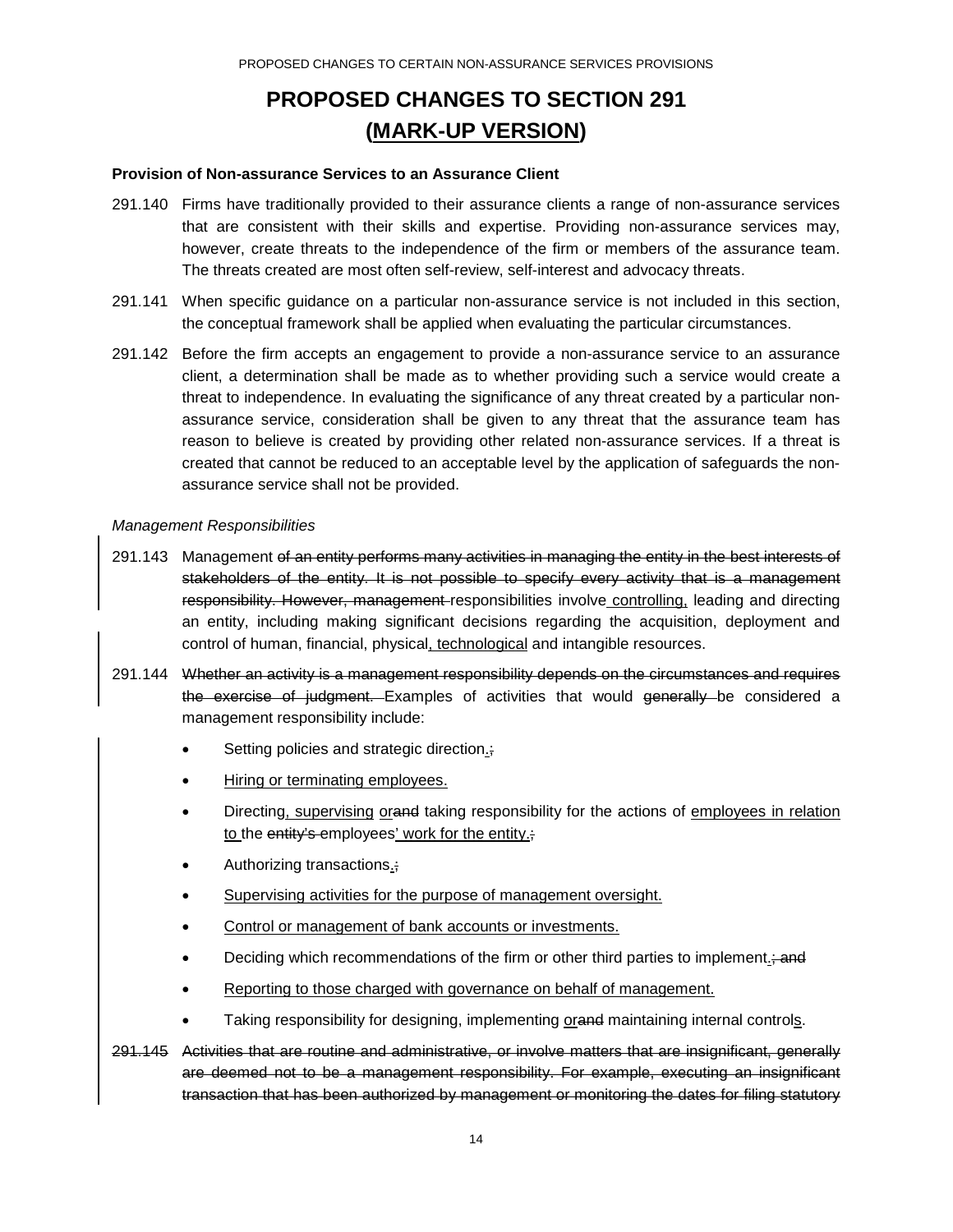returns and advising an assurance client of those dates is deemed not to be a management responsibility. Further, providing advice and recommendations to assist management in discharging its responsibilities is not assuming a management responsibility.

- 291.1456 Assuming a management responsibility for an assurance client may create threats to independence. If a firm were to assume a management responsibility as part of the assurance service, the threats created would be so significant that no safeguards could reduce the threats to an acceptable level. Accordingly, iln providing assurance services to an assurance client, a firm shall not assume a management responsibility as part of the assurance service. If the firm were to assumes a management responsibility as part of the assurance service, the threats created would be so significant that no safeguards could reduce the threats to an acceptable level.any other services provided to the assurance client, it shall ensure that the responsibility is not related to the subject matter and subject matter information of an assurance engagement provided by the firm. If the firm assumes a management responsibility as part of any other services provided to the assurance client, the firm shall ensure that the responsibility is not related to the subject matter and subject matter information of an assurance engagement provided by the firm.
- 291.1467 To avoid the risk of assuming a management responsibility related to the subject matter or subject matter information of the assurance engagement, When providing services that are related to the subject matter and subject matter information of an assurance engagement provided by the firm, the firm shall be satisfied that a member of client management is responsible for makesing the significant all judgments and decisions relating to the subject matter or subject matter information of the assurance engagement that are the proper responsibility of management. This includes ensuring that the client's management:
	- Designates an individual, preferably within senior management, who possesses suitable skill, knowledge and experience to be responsible at all times for the client's decisions and to oversee the services. A suitable individual should understand the objectives, nature and results of the services and the respective client and firm responsibilities. However, the individual is not required to possess the expertise to perform or re-perform the services;
	- Provides oversight of the services and, evaluatesing the adequacy of the results of the services performed for the client's purpose; and
	- **and a** Acceptsing responsibility for the actions to be taken arising from the results of the services. This reduces the risk of the firm inadvertently making any significant judgments or decisions on behalf of management. This risk is further reduced when the firm gives the client the opportunity to make judgments and decisions based on an objective and transparent analysis and presentation of the issues.

#### *Other Considerations*

291.1478 Threats to independence may be created when a firm provides a non-assurance service related to the subject matter information of an assurance engagement. In such cases, an evaluation of the significance of the firm's involvement with the subject matter information of the engagement shall be made, and a determination shall be made of whether any self-review threats that are not at an acceptable level can be reduced to an acceptable level by the application of safeguards.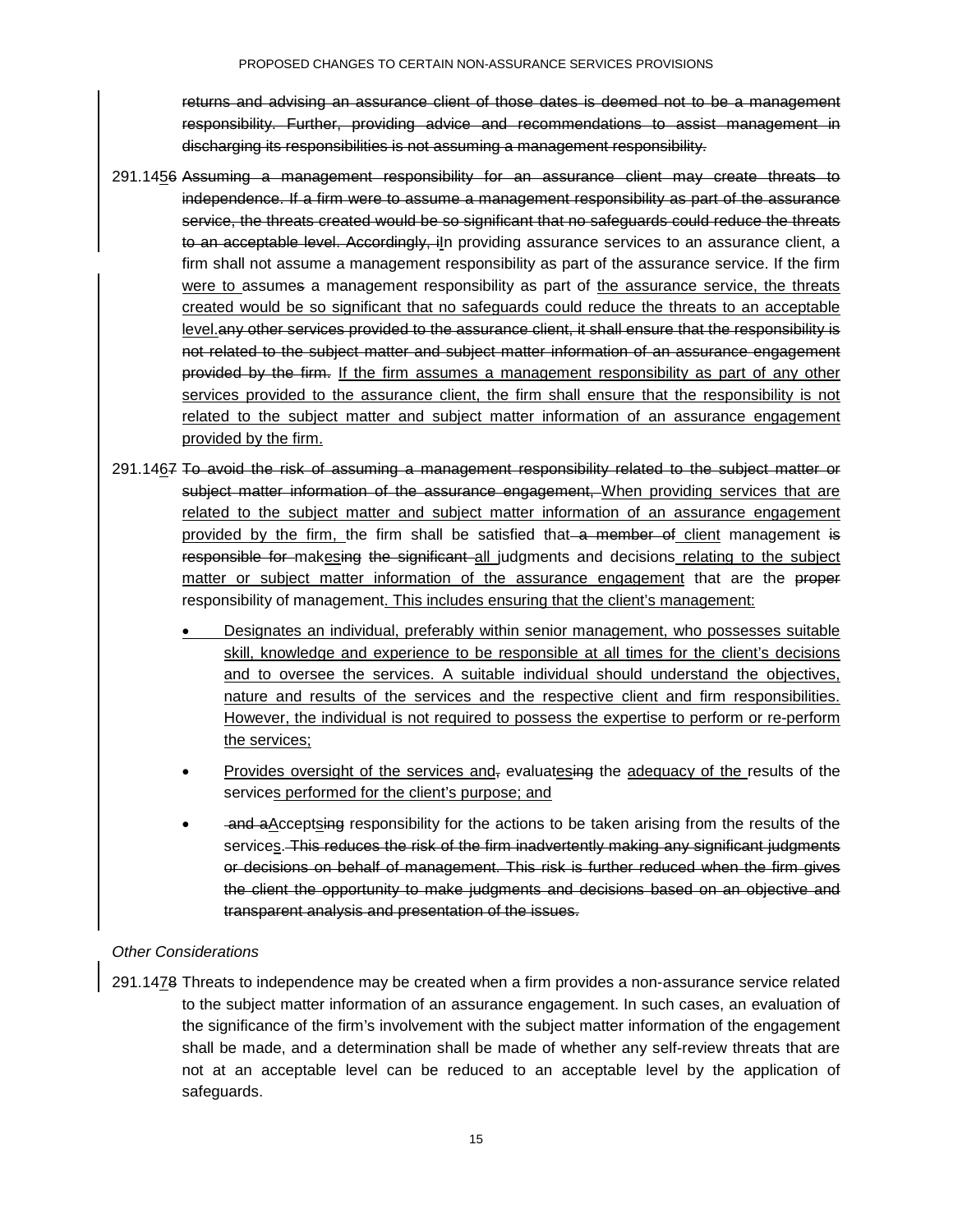- 291.1489 A self-review threat may be created if the firm is involved in the preparation of subject matter information which is subsequently the subject matter information of an assurance engagement. For example, a self-review threat would be created if the firm developed and prepared prospective financial information and subsequently provided assurance on this information. Consequently, the firm shall evaluate the significance of any self-review threat created by the provision of such services and apply safeguards when necessary to eliminate the threat or reduce it to an acceptable level.
- 291.14950 When a firm performs a valuation that forms part of the subject matter information of an assurance engagement, the firm shall evaluate the significance of any self-review threat and apply safeguards when necessary to eliminate the threat or reduce it to an acceptable level.
- 291.150 Administrative services involve assisting clients with their routine or mechanical tasks within the normal course of operations. Such services require little to no professional judgment and are clerical in nature. Examples of administrative services include preparing administrative or statutory forms for client approval, submitting such forms as instructed by the client, sending notices for client meetings, monitoring statutory filing dates, and advising an assurance client of those dates. Providing such services does not generally create a threat to independence. However, the significance of any threat created shall be evaluated and safeguards applied when necessary to eliminate the threat or reduce it to an acceptable level.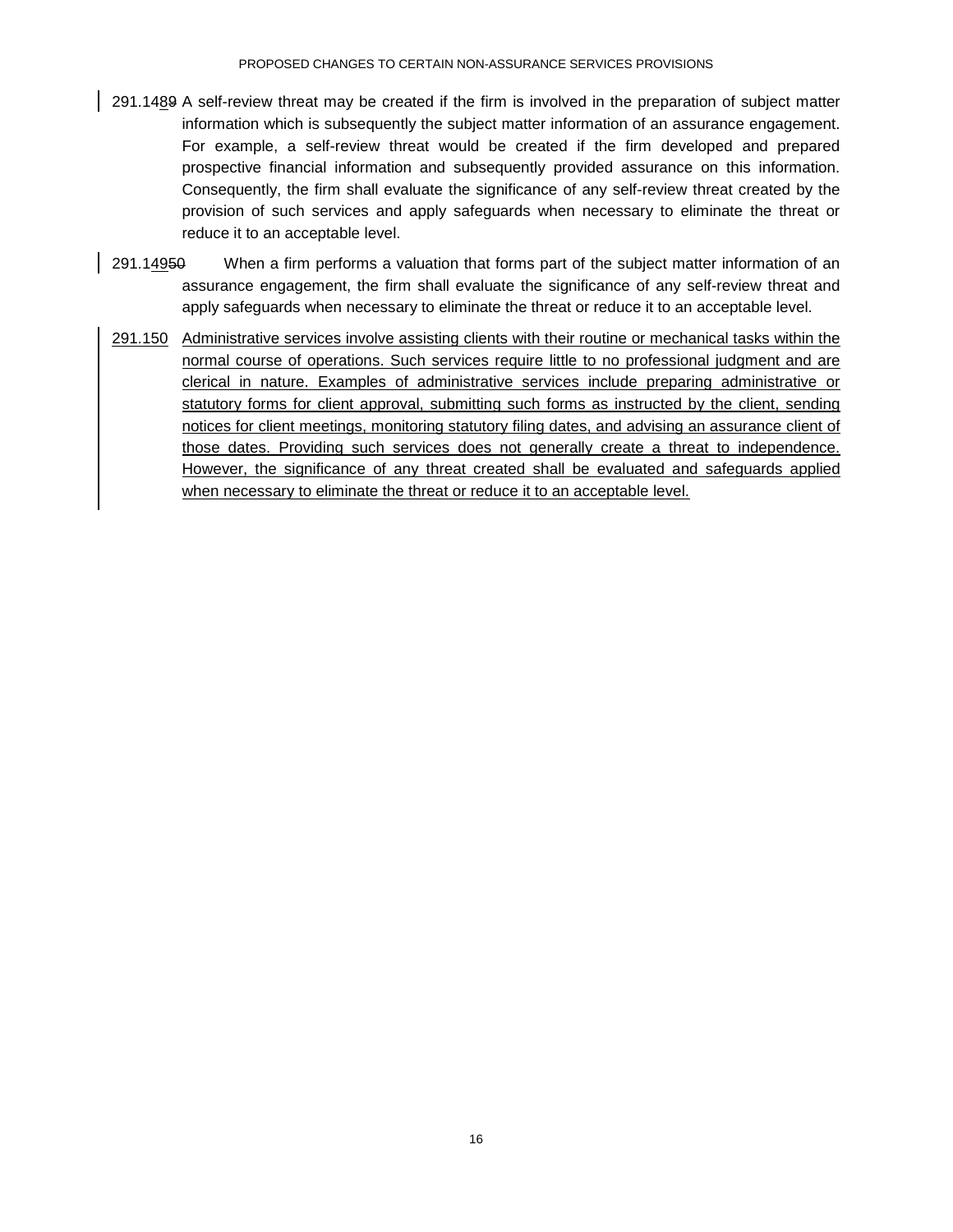# **PROPOSED CHANGES TO SECTION 290 (CLEAN VERSION)**

- 290.162 Management responsibilities involve controlling, leading and directing an entity, including making decisions regarding the acquisition, deployment and control of human, financial, physical, technological and intangible resources.
- 290.163 Examples of activities that would be considered a management responsibility include:
	- Setting policies and strategic direction.
	- Hiring or terminating employees.
	- Directing, supervising or taking responsibility for the actions of employees in relation to the employees' work for the entity.
	- Authorizing transactions.
	- Supervising activities for the purpose of management oversight.
	- Control or management of bank accounts or investments.
	- Deciding which recommendations of the firm or other third parties to implement.
	- Reporting to those charged with governance on behalf of management.
	- Taking responsibility for the preparation and fair presentation of financial statements in accordance with the applicable financial reporting framework.
	- Taking responsibility for designing, implementing or maintaining internal controls.
- 290.164 A firm shall not assume a management responsibility for an audit client. The threats created would be so significant that no safeguards could reduce the threats to an acceptable level. For example, deciding which recommendations of the firm to implement will create self-review and self-interest threats. Further, assuming a management responsibility creates a familiarity threat because the firm becomes too closely aligned with the views and interests of management. Subject to compliance with paragraph 290.165, providing advice and recommendations to assist management in discharging its responsibilities is not assuming a management responsibility.
- 290.165 When providing non-assurance services to an audit client, the firm shall be satisfied that client management makes all judgments and decisions that are the responsibility of management. This includes ensuring that the client's management:
	- Designates an individual, preferably within senior management, who possesses suitable skill, knowledge and experience to be responsible at all times for the client's decisions and to oversee the services. A suitable individual should understand the objectives, nature and results of the services and the respective client and firm responsibilities. However, the individual is not required to possess the expertise to perform or re-perform the services;
	- Provides oversight of the services and evaluates the adequacy of the results of the services performed for the client's purpose; and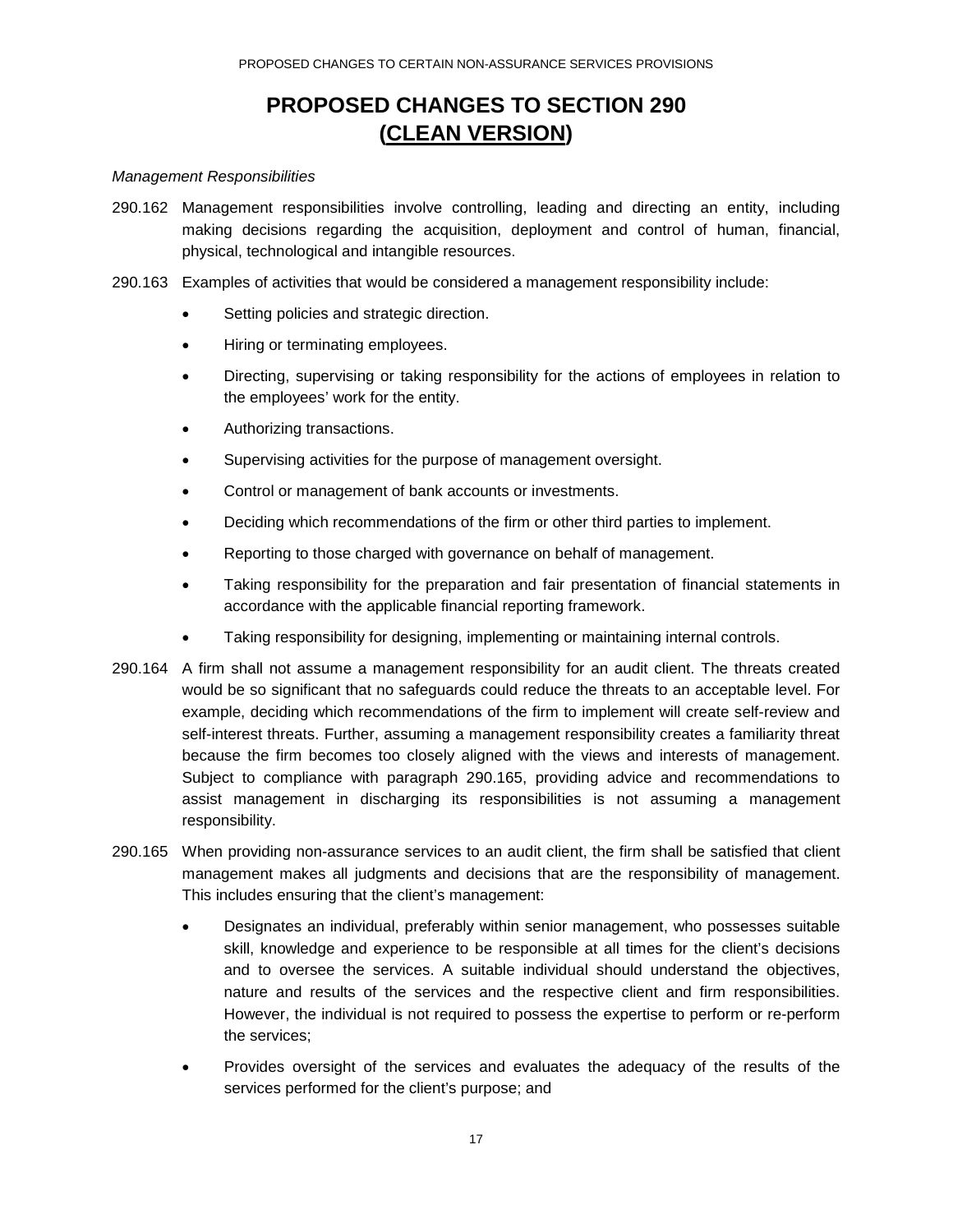#### PROPOSED CHANGES TO CERTAIN NON-ASSURANCE SERVICES PROVISIONS

• Accepts responsibility for the actions to be taken arising from the results of the services.

## *Administrative Services*

290.166 Administrative services involve assisting clients with their routine or mechanical tasks within the normal course of operations. Such services require little to no professional judgment and are clerical in nature. Examples of administrative services include preparing administrative or statutory forms for client approval, submitting such forms as instructed by the client, sending notices for client meetings, monitoring statutory filing dates, and advising an audit client of those dates. Providing such services does not generally create a threat to independence. However, the significance of any threat created shall be evaluated and safeguards applied when necessary to eliminate the threat or reduce it to an acceptable level.

## *Preparing Accounting Records and Financial Statements*

## *General Provisions*

- 290.167 Management is responsible for the preparation and fair presentation of the financial statements in accordance with the applicable financial reporting framework. These responsibilities include:
	- Determining accounting policies and the accounting treatment within those policies.
	- Preparing or changing source documents or originating data, in electronic or other form, evidencing the occurrence of a transaction (for example, purchase orders, payroll time records, and customer orders).
	- Originating or changing journal entries, or determining or approving the account classifications of transactions.
- 290.168 Providing an audit client with accounting and bookkeeping services, such as preparing accounting records or financial statements, creates a self-review threat when the firm subsequently audits the financial statements.
- 290.169 The audit process, however, necessitates dialogue between the firm and management of the audit client, which may involve:
	- The application of accounting standards or policies and financial statement disclosure requirements;
	- The appropriateness of financial and accounting control and the methods used in determining the stated amounts of assets and liabilities; or
	- Proposing adjusting journal entries;

These activities are considered to be a normal part of the audit process and do not, generally, create threats to independence so long as the client is responsible for making decisions in the preparation of the accounting records and financial statements.

290.170 Similarly, the client may request technical assistance from the firm on matters such as resolving account reconciliation problems or analyzing and accumulating information for regulatory reporting. In addition, the client may request technical advice on accounting issues such as the conversion of existing financial statements from one financial reporting framework to another (for example, to comply with group accounting policies or to transition to a different financial reporting framework such as International Financial Reporting Standards). Such services do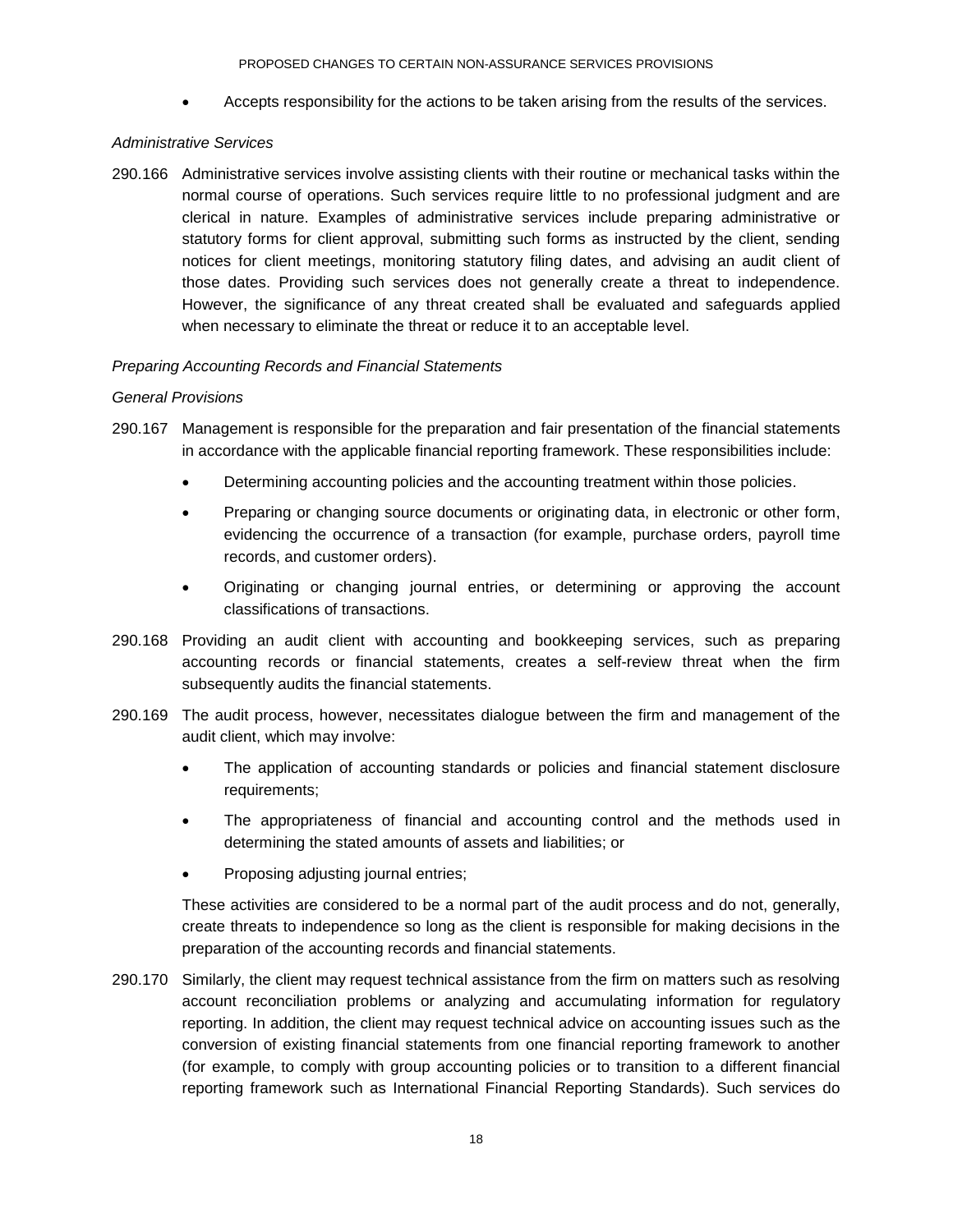not, generally, create threats to independence provided the firm does not assume a management responsibility for the client.

Audit clients that are not public interest entities

- 290.171 The firm may provide services related to the preparation of accounting records and financial statements to an audit client that is not a public interest entity where the services are of a routine or mechanical nature, so long as any self-review threat created is reduced to an acceptable level. In addition, the firm shall be satisfied that the services would not result in assuming a management responsibility for the client and the requirements set forth in paragraph 290.165 are met. Services that are routine or mechanical in nature require little to no professional judgment from the professional accountant. Examples of such services include:
	- Providing payroll services based on client-originated data.
	- Recording transactions of a routine nature such as a utility bill for which the client has determined or approved the appropriate account classification.
	- Recording a transaction involving a significant degree of subjectivity, for example the valuation of an asset when the client has determined the amount to be recorded.
	- Calculating depreciation on fixed assets when the client provides the accounting policy and estimates of useful life and residual values.
	- Posting client-approved entries to the trial balance.
	- Preparing financial statements based on information in the client-approved trial balance.

In all cases, the significance of any threat created shall be evaluated and safeguards applied when necessary to eliminate the threat or reduce it to an acceptable level. Examples of such safeguards include:

- Arranging for such services to be performed by an individual who is not a member of the audit team; or
- If such services are performed by a member of the audit team, using a partner or senior staff member with appropriate expertise who is not a member of the audit team to review the work performed.

Audit clients that are public interest entities

- 290.172 A firm shall not provide to an audit client that is a public interest entity accounting and bookkeeping services, including payroll services, or prepare financial statements on which the firm will express an opinion or financial information which forms the basis of the financial statements.
- 290.173 Despite paragraph 290.172, a firm may provide accounting and bookkeeping services, including payroll services and the preparation of financial statements or other financial information, of a routine or mechanical nature for divisions or related entities of an audit client that is a public interest entity if the personnel providing the services are not members of the audit team and:
	- (a) The divisions or related entities for which the service is provided are collectively immaterial to the financial statements on which the firm will express an opinion; or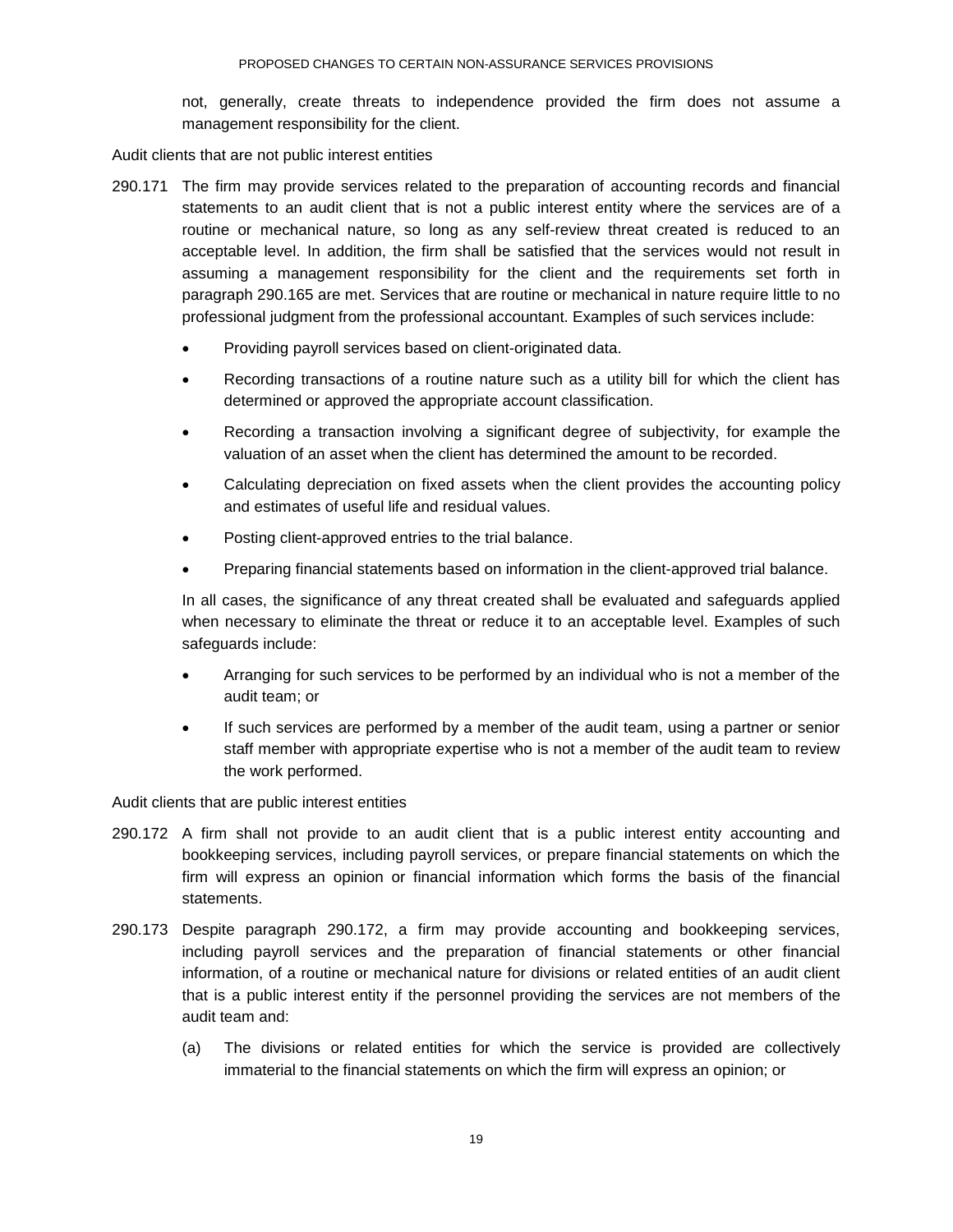#### PROPOSED CHANGES TO CERTAIN NON-ASSURANCE SERVICES PROVISIONS

(b) The services relate to matters that are collectively immaterial to the financial statements of the division or related entity.

### *Taxation Services*

Audit clients that are public interest entities

290.185 In the case of an audit client that is a public interest entity, a firm shall not prepare tax calculations of current and deferred tax liabilities (or assets) for the purpose of preparing accounting entries that are material to the financial statements on which the firm will express an opinion.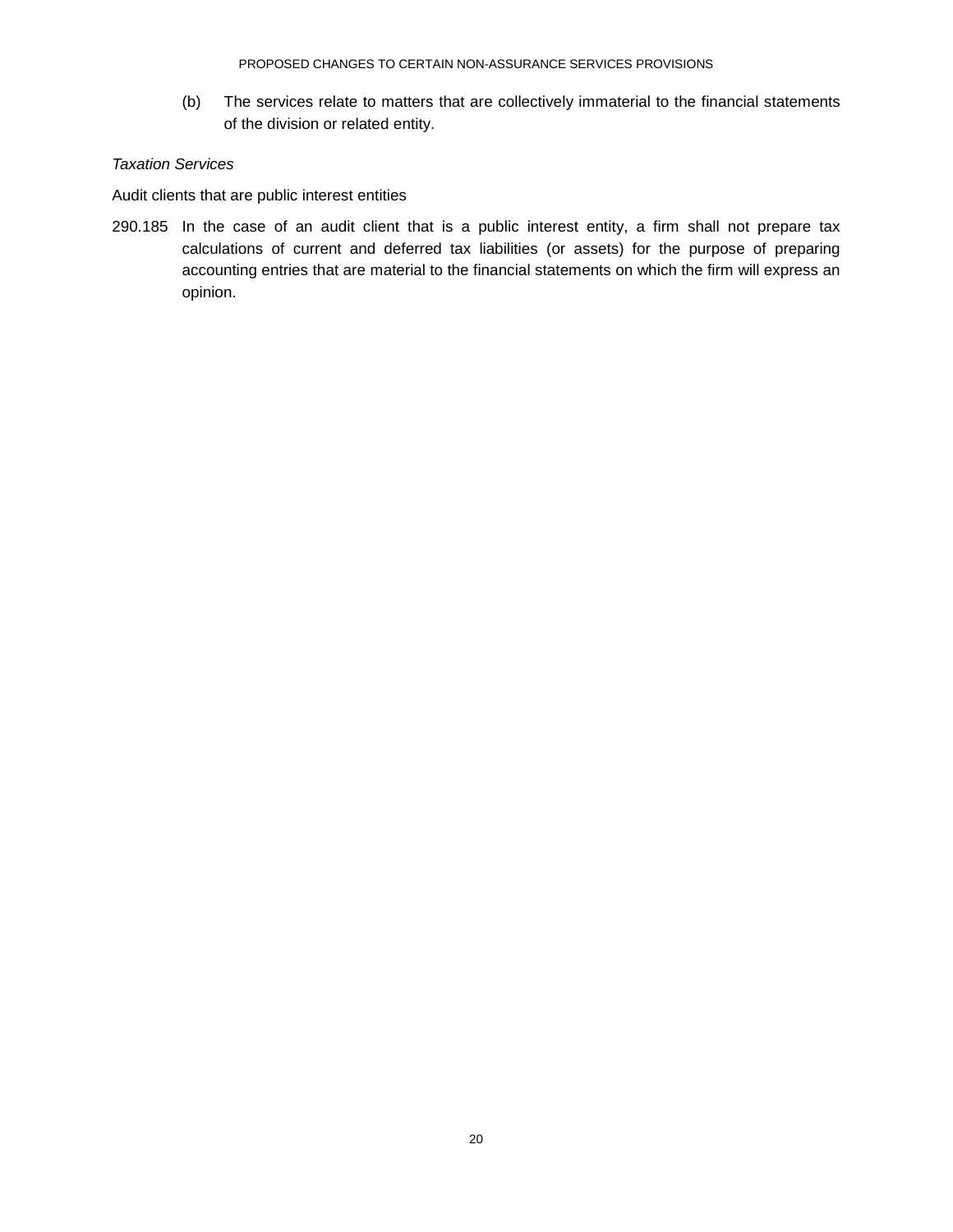# **PROPOSED CHANGES TO SECTION 291 (CLEAN VERSION)**

#### **Provision of Non-assurance Services to an Assurance Client**

- 291.140 Firms have traditionally provided to their assurance clients a range of non-assurance services that are consistent with their skills and expertise. Providing non-assurance services may, however, create threats to the independence of the firm or members of the assurance team. The threats created are most often self-review, self-interest and advocacy threats.
- 291.141 When specific guidance on a particular non-assurance service is not included in this section, the conceptual framework shall be applied when evaluating the particular circumstances.
- 291.142 Before the firm accepts an engagement to provide a non-assurance service to an assurance client, a determination shall be made as to whether providing such a service would create a threat to independence. In evaluating the significance of any threat created by a particular nonassurance service, consideration shall be given to any threat that the assurance team has reason to believe is created by providing other related non-assurance services. If a threat is created that cannot be reduced to an acceptable level by the application of safeguards the nonassurance service shall not be provided.

- 291.143 Management responsibilities involve controlling, leading and directing an entity, including making significant decisions regarding the acquisition, deployment and control of human, financial, physical, technological and intangible resources.
- 291.144 Examples of activities that would be considered a management responsibility include:
	- Setting policies and strategic direction.
	- Hiring or terminating employees.
	- Directing, supervising or taking responsibility for the actions of employees in relation to the employees' work for the entity.
	- Authorizing transactions.
	- Supervising activities for the purpose of management oversight.
	- Control or management of bank accounts or investments.
	- Deciding which recommendations of the firm or other third parties to implement.
	- Reporting to those charged with governance on behalf of management.
	- Taking responsibility for designing, implementing or maintaining internal controls.
- 291.145 In providing assurance services to an assurance client, a firm shall not assume a management responsibility as part of the assurance service. If the firm were to assume a management responsibility as part of the assurance service, the threats created would be so significant that no safeguards could reduce the threats to an acceptable level. If the firm assumes a management responsibility as part of any other services provided to the assurance client, the firm shall ensure that the responsibility is not related to the subject matter and subject matter information of an assurance engagement provided by the firm.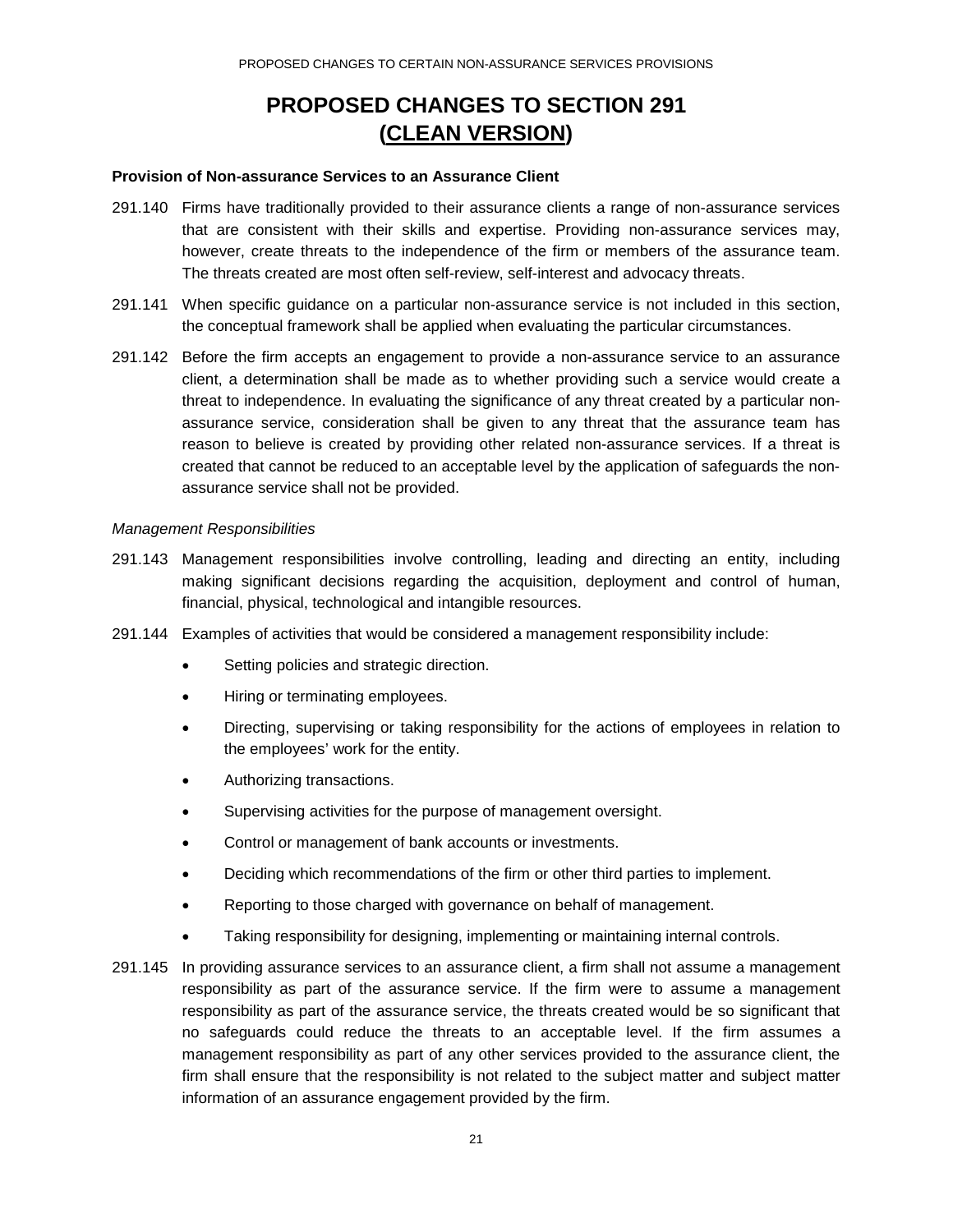- 291.146 When providing services that are related to the subject matter and subject matter information of an assurance engagement provided by the firm, the firm shall be satisfied that client management makes all judgments and decisions relating to the subject matter or subject matter information of the assurance engagement that are the responsibility of management. This includes ensuring that the client's management:
	- Designates an individual, preferably within senior management, who possesses suitable skill, knowledge and experience to be responsible at all times for the client's decisions and to oversee the services. A suitable individual should understand the objectives, nature and results of the services and the respective client and firm responsibilities. However, the individual is not required to possess the expertise to perform or re-perform the services;
	- Provides oversight of the services and evaluates the adequacy of the results of the services performed for the client's purpose; and
	- Accepts responsibility for the actions to be taken arising from the results of the services.

## *Other Considerations*

- 291.147 Threats to independence may be created when a firm provides a non-assurance service related to the subject matter information of an assurance engagement. In such cases, an evaluation of the significance of the firm's involvement with the subject matter information of the engagement shall be made, and a determination shall be made of whether any self-review threats that are not at an acceptable level can be reduced to an acceptable level by the application of safeguards.
- 291.148 A self-review threat may be created if the firm is involved in the preparation of subject matter information which is subsequently the subject matter information of an assurance engagement. For example, a self-review threat would be created if the firm developed and prepared prospective financial information and subsequently provided assurance on this information. Consequently, the firm shall evaluate the significance of any self-review threat created by the provision of such services and apply safeguards when necessary to eliminate the threat or reduce it to an acceptable level.
- 291.149 When a firm performs a valuation that forms part of the subject matter information of an assurance engagement, the firm shall evaluate the significance of any self-review threat and apply safeguards when necessary to eliminate the threat or reduce it to an acceptable level.
- 291.150 Administrative services involve assisting clients with their routine or mechanical tasks within the normal course of operations. Such services require little to no professional judgment and are clerical in nature. Examples of administrative services include preparing administrative or statutory forms for client approval, submitting such forms as instructed by the client, sending notices for client meetings, monitoring statutory filing dates, and advising an assurance client of those dates. Providing such services does not generally create a threat to independence. However, the significance of any threat created shall be evaluated and safeguards applied when necessary to eliminate the threat or reduce it to an acceptable level.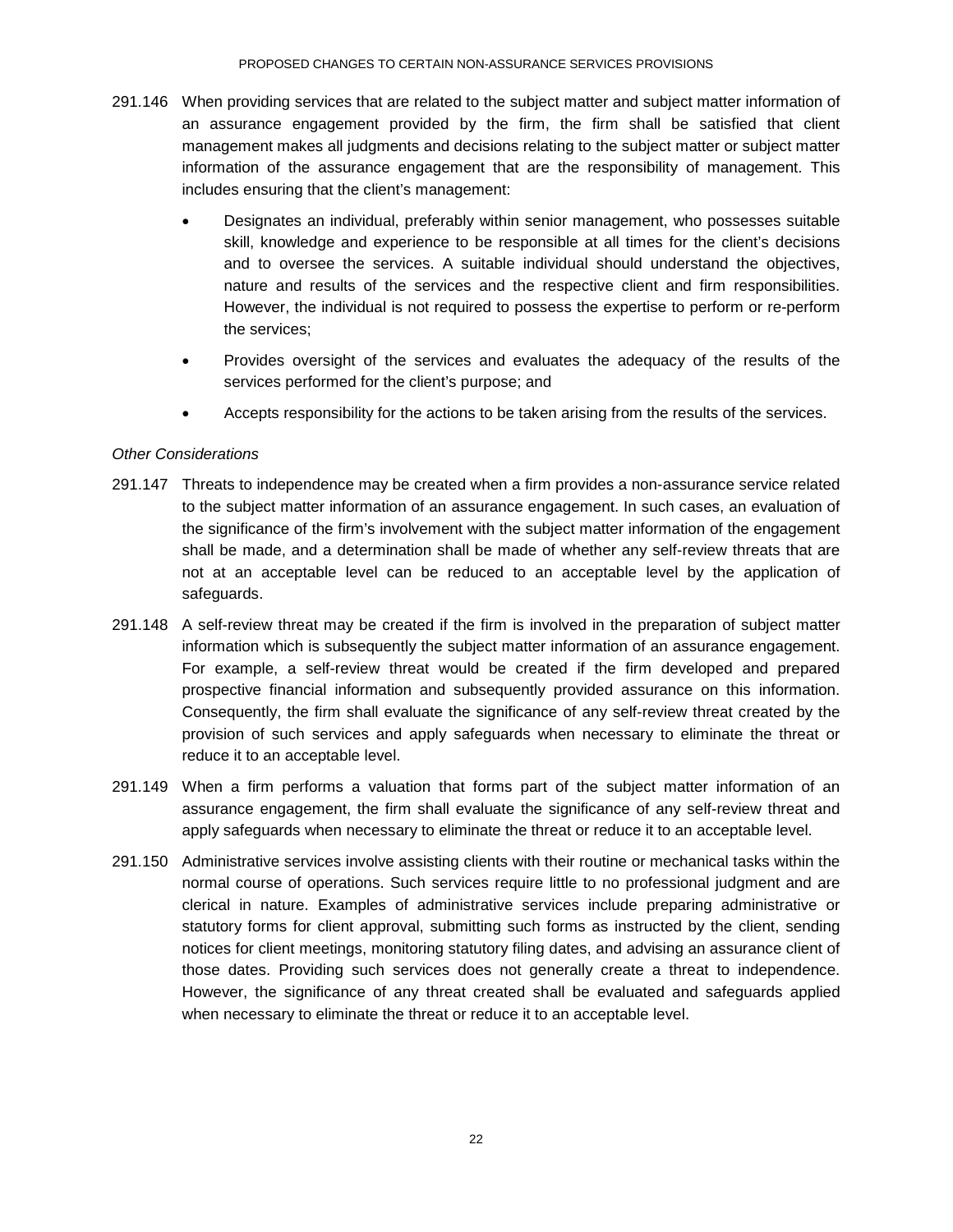<span id="page-22-0"></span>The *Code of Ethics for Professional Accountants*, Exposure Drafts, Consultation Papers, and other IESBA publications are published by, and copyright of, IFAC.

The IESBA and IFAC do not accept responsibility for loss caused to any person who acts or refrains from acting in reliance on the material in this publication, whether such loss is caused by negligence or otherwise.

The IESBA logo, 'International Ethics Standards Board for Accountants, 'IESBA', '*The Code of Ethics for Professional Accountants*', the IFAC logo, 'International Federation of Accountants', and 'IFAC' are trademarks and service marks of IFAC.

Copyright © May 2014 by the International Federation of Accountants (IFAC). All rights reserved. Permission is granted to make copies of this work to achieve maximum exposure and feedback provided that each copy bears the following credit line: "*Copyright © May 2014 by the International Federation of Accountants (IFAC). All rights reserved. Used with permission of IFAC. Permission is granted to make copies of this work to achieve maximum exposure and feedback*."